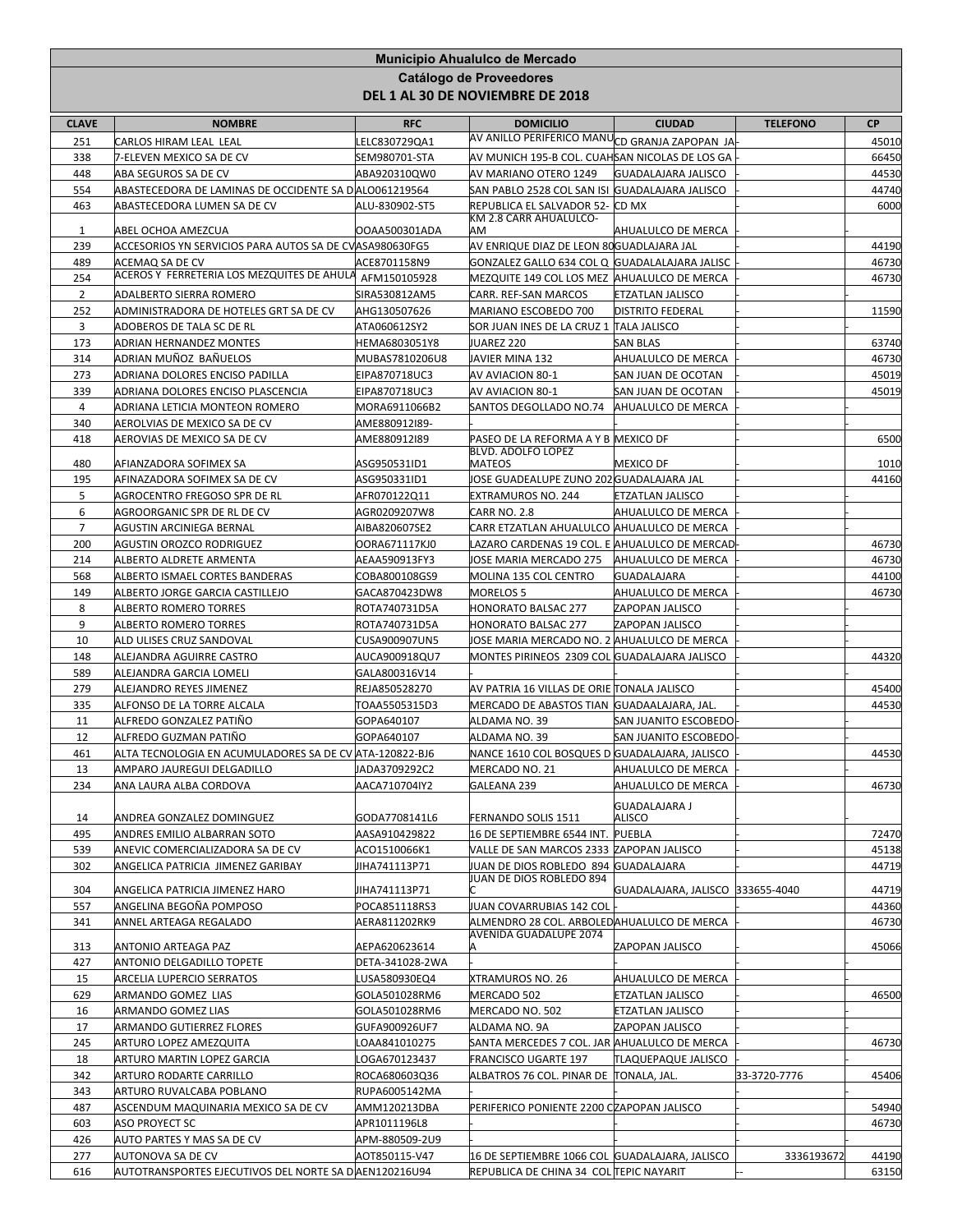|            |                                                                                                                                            |                                  | Municipio Ahualulco de Mercado                                                            |                            |            |                |
|------------|--------------------------------------------------------------------------------------------------------------------------------------------|----------------------------------|-------------------------------------------------------------------------------------------|----------------------------|------------|----------------|
|            |                                                                                                                                            |                                  | Catálogo de Proveedores<br>DEL 1 AL 30 DE NOVIEMBRE DE 2018                               |                            |            |                |
|            |                                                                                                                                            |                                  | AV. GUERRERO 2011 COLM                                                                    | NUEVO LAREDO TAMAUL        |            |                |
| 241<br>447 | AUTOZONE DE MEXICO SA DE CV<br><b>BANOBRAS CREDITO 12963</b>                                                                               | AME970109GW0<br>BNO670315CD0     | lGU<br>JAVIER BARROS SIERRA 515 L MEXICO                                                  |                            |            | 88240          |
| 263        | BASILIO ALBA MARTINEZ                                                                                                                      | AAMB7207229V4                    | 16 DE SEPTIOEMBRE 155                                                                     | AHUALULCO DE MDO           |            | 46730          |
| 187        | BENJAMIN CONTRERAS BUENROSTRO                                                                                                              | COBB530109AS5                    |                                                                                           |                            |            | 46730          |
| 164        | <b>BENJAMIN TORRES OCAMPO</b>                                                                                                              | TOOB650331L15                    | NICOLAS BRAVO 63                                                                          | AHUALULCO DE MERCA         |            | 46730          |
| 280        | BERENICE LIZBETH JIMENEZ HERNANDEZ                                                                                                         | JIHB880223943                    | GALEANA 62                                                                                | AHUALULCO                  |            | 46730          |
| 538<br>150 | BERTHA LIZETTE LOPEZ HERNANDEZ<br>BETZABE PALOMA SALAZAR SANDOVAL                                                                          | OHB890223TT1<br>SASB8210042R1    | MARIA ULLOA 68                                                                            | AHUALULCO DE MERCA         |            | 46730          |
| 559        | BLANCA CECILIA ALVAREZ RAMOS                                                                                                               | AARB640718QN8                    |                                                                                           |                            |            | 44360          |
| 587        | BLANCA ESTHELA ZEPEDA AGUILAR                                                                                                              | ZEAB-540911-KHA                  |                                                                                           |                            |            |                |
| 470        | BOMBAS Y SUMERGIBLES DURAN SA DE CV                                                                                                        | BMS931117258                     | BLVD. JUAN TORRES LANDA 2 LOEON GUANAJUATO                                                |                            |            | 37440          |
| 344        | BORSAMEX ALIMENTOS SA DE CV                                                                                                                | BAL-090218-9W8                   | AV. VALLARTA 3959 LOCAL B   ZAPOPAN, JAL                                                  |                            |            | 45049          |
| 567        | BRENDA JAZ, MIN IBARRA GALVEZ                                                                                                              | IAGB891226F33                    |                                                                                           |                            |            | 46730          |
| 543<br>319 | BRENDA KARINA SALINAS VELAZQUILLO<br><b>BRENDA YADIRA RAMOS SALAZAR</b>                                                                    | SAVB9402019B7<br>RASB7505124B7   | SENDA DE LAS CHINAS 78 CO ZAPOPAN JALISCO<br>INTERIOR MERCADO MUNICI AHUALULCO DE MERCA   |                            |            | 45060<br>46730 |
| 585        | CAB PHARMA SA DE CV                                                                                                                        | CPH1803017W2                     | JUAN DE LA BARRERA 3609-7 GUADALAJARA                                                     |                            |            | 44490          |
| 219        | CADENA COMERCIAL OXXO SA DE CV                                                                                                             | CCO-8605231N4                    | <b>EDISON 1235 NORTE</b>                                                                  | MONTERREY, NUEVO LE        |            | 64480          |
| 19         | CAFFIL MOTORES RECONSTRUIDOS SA DE CV                                                                                                      | CMR0309268M4                     | PROLONGACION ALCALDE<br>NO.                                                               | ZAPOPAN JALISCO            |            |                |
| 20         | CAMIONERA DE JALISCO SA DE CV                                                                                                              | CJA-061016-ALA                   | PERIFERICO SUR 6360                                                                       | <b>TLAQUEPAQUE JALISCO</b> |            |                |
| 21         | CAMPOS REYEROS Y CIA SA DE CV                                                                                                              | CRE0109299E7                     | AVENIDA ARAUCARIAS NO 62 XALAPA VER                                                       |                            |            |                |
| 253        | CARGLAS DE MEXICO SA DE CV                                                                                                                 | CME080902AU7                     | AV COLON 1664 COL DEL FREGUADALAJARA                                                      |                            |            | 44909          |
| 508        | CARLOS ABRAHAM MENDOZA OLIVARES                                                                                                            | MEOC8301283R9                    |                                                                                           |                            |            |                |
| 326        | CARLOS EMILIO LARA TAPIA                                                                                                                   | LATC710703IK5                    | CARRETERA EL REFUGIO SAN TEUCHITLAN JAL                                                   |                            |            | 46760          |
| 288        | CARLOS ERNESTO RODRIGUEZ CASILLAS                                                                                                          | ROCC780919197                    | MISION DE SAN ANTONIO 61 ZAPOPAN JALISCO<br>AV ANILLO PERIFERICO MANUCD GRANJA ZAPOPAN JA |                            |            | 45030          |
| 345<br>460 | CARLOS HIRAM LEAL LEAL<br>CARLOS JOEL MURILLO GOMEZ                                                                                        | LELC830729QA1<br>MUGC-700715-EA9 | 1ERA REFORMA 13-D COL. CE AMECA, JALISCO                                                  |                            |            | 45010<br>46600 |
| 22         | CARLOS MEJIA SANCHEZ                                                                                                                       | MESC830809SKA                    | ZARAGOZA 319                                                                              | TONALA, JALISCO            |            |                |
| 411        | CARLOS OCAMPO PELAYO                                                                                                                       | OAPC7410319Z7                    |                                                                                           |                            |            |                |
| 23         | CARLOS ROBERTO GARCIA GODOY                                                                                                                | GAGC7506041Z4                    | OSCAR WILDE NO. 5703                                                                      | ZAPOPAN JALISCO            |            |                |
| 24         | CARMEN NUÑO CORONA                                                                                                                         | NUCC5111022F1                    | DIAZ MIRON NO. 61                                                                         | AHUALULCO DE MERCA         |            |                |
| 320        | CASA CONSTRUCTORA ELEMENTOS S DE RL DE CV CCE141016EX5                                                                                     |                                  | AVENIDA VALLARTA 6503 F1 ZAPOPAN JALISCO<br>HIDALGO 502 COL. LOA                          |                            |            | 45010          |
| 248        | CECASP MEXICO S DE RL DE CV                                                                                                                | CME140403-QQ2                    | ALTOS                                                                                     | <b>SAN PEDRO TLAQUEPAQ</b> | 3333365441 | 45520          |
| 250        | CELIA CRISTINA HUERTA RUIZ                                                                                                                 | HUCR5707119G0                    |                                                                                           |                            |            | 46730          |
| 222        | CENTRAL DE DIAGNOSTICO TOLSA SA DE CV                                                                                                      | CDT-820712JR7                    | ENRIQUE DIAZ DE LEON 636 FGUADALAJARA, JALISCO 33 38257500                                |                            |            | 44180          |
| 346        | CENTURIA COMERCIAL MOTORS SA DE CV                                                                                                         | CCM0206117VA                     | FRANCISCO SILVAR ROMERO TLAQUEPAQUE JALISCO                                               |                            |            | 45559          |
| 498<br>25  | CFE SUMINISTRADOR DE SERVICIOS BASICOS<br>CINDI AMAIRANI VAZQUEZ MUÑOZ                                                                     | CSS160330CP7<br>VAMC910414KR7    | AV PASEO DE LA REFORMA 1 CIUDAD DE MEXICO<br><b>BUGAMBILIA 476</b>                        | <b>GUADALAJARA JALISCO</b> |            | 6600           |
| 347        | CLAUDIA ELIZABETH PALAFOX BECERRA                                                                                                          | PABC7112191N1                    | SAN IGNACIO 2657 COL ESPE GUADALAJARA                                                     |                            |            | 44300          |
| 348        | COFINNAL SA DE CV                                                                                                                          | COF140910B3A                     | AV TOPACIO 2331 NO. R BOS GUADALAJARA                                                     |                            |            | 44530          |
| 349        | <b>COLEGIO DE CONTADORES PUBLICOS DE</b><br>GUADALA                                                                                        | CCP760116916                     | OSCAR WILDE 5561 JARDINES ZAPOPAN JALISCO                                                 |                            |            |                |
| 606        | COLUMBA EVENTOS SA DE CV                                                                                                                   | CEV170504MA2                     | VOLCON CFRE PEROTE 4756 IZAPOPAN JALISCO                                                  |                            |            | 45070          |
| 218        | COMBUS-EXPRESS SA DE CV                                                                                                                    | CEX-9809213U5                    | <b>LA LUNA 2495</b>                                                                       | GUADALAJARA, JALISCO       |            | 44520          |
| 350        | COMBUSTIBLES ADITIVOS Y SERVICIOS MAGICOS SCAS000831-GQ5                                                                                   |                                  | MORELOS 785A COL. CENTRO GUADALAJARA, JALISCO                                             |                            |            | 44100          |
| 225        | COMBUSTIBLES TRITON SA DE CV                                                                                                               | CTR030131-151                    |                                                                                           |                            |            |                |
| 433        | COMERCIAL CHILAM BALAM SA DE CV                                                                                                            | CCI130918M9A                     | ACUEDUCTO 7 LOMAS DE SATLAQUEPAQUE JALISCO                                                |                            |            | 45589          |
| 524        | COMERCIAL LLANTERA TAPATI SA DE CV<br>COMERCIALIZADORA ALIMENTICIA ARCOS SA DE C <sub>CAA040401GQ4</sub>                                   | +++++++++++++                    |                                                                                           |                            |            |                |
| 351<br>352 | COMERCIALIZADORA BALOMA SA DE CV                                                                                                           | CBA090928R96                     | VALLARTA 2982<br>PROL GONZALEZ GALLO 2087 GUADALAJARA JAL                                 |                            |            | 45601          |
| 26         | COMERCIALIZADORA DALIRA SA DE CV                                                                                                           | CDA1408215X2                     | A LAS LLANURAS 337                                                                        | ZAPOPAN JALISCO            |            |                |
| 536        | COMERCIALIZADORA DE MARISCOS MK SANTA LU <del> +++++++++++++++++</del>                                                                     |                                  |                                                                                           |                            |            |                |
| 27         | COMERCIALIZADORA EL BRONCO DE PLATA SA DE CBP130130FKA                                                                                     |                                  | RAFAEL RUIZ RIVERA NO. 336 GUADALAJARA JALISCO                                            |                            |            |                |
| 626        | COMERCIALIZADORA FARMACEUTICA DE<br><b>CHIAPAS</b>                                                                                         | CDC110121742                     | AV BAJA CALIFORNIA 255 EDI MEXICO DF                                                      |                            |            | 6100           |
|            | COMERCIALIZADORA INDUSTRIAL DE ZAPOPAN SA                                                                                                  |                                  | PRIVADA ABEL SALGADO                                                                      |                            |            |                |
| 28<br>221  | COMERCIALIZADORA JINKJET LASSER SA DE CV                                                                                                   | CIZ060810FL4<br>CJL101112-3Z6    | VELA                                                                                      | ZAPOPAN JALISCO            |            |                |
|            |                                                                                                                                            |                                  | A LAS LLANUR                                                                              |                            |            |                |
| 29         | COMERCIALIZADORA RESTER SA DE CV                                                                                                           | CRE140822FZ1                     | AS 337                                                                                    | ZAPOPAN JALISCO            |            |                |
| 624        | COMIDAS RAPIDAS DE SINALOA SA DE CV                                                                                                        | CRS040428SL2                     | POCITO 60 CIUDAD DEL SOL ZAPOPAN JALISCO                                                  |                            |            | 7088           |
| 417        | COMIDAS Y CARNES SELECTAS MINERVA SA DE CVCCS760124JC5                                                                                     |                                  | VALLARTA 2802 SAN LUCAS                                                                   | <b>GUADALAJARA JAL.</b>    |            | 44690          |
| 147        | COMISION FEDERAL DE ELECTRICIDAD                                                                                                           | CFE370814-QI0                    | AV.PASEO DE LA REFORMA 1 CD.MEXICO                                                        |                            |            | 6600           |
| 30<br>413  | COMPONENTES Y SERVICIOS FLETXA SA DE CV                                                                                                    | CSF140506P5A                     | SAN LUIS GONZAGA 5248-15 ZAPOPAN JALISCO<br>20 DE NOVIEMBRE 172 COL A GUADALAJARA JALISCO |                            |            | 44450          |
|            |                                                                                                                                            |                                  |                                                                                           |                            |            |                |
| 31         | COMPU-ELECTRONICAMOTRIZ S. DE R.L. DE C.V.<br>CONCEPCION VEGA OROZCO<br>CONCESIONARIA AUTOPISTA GUADALAJARA TEPIC <sub>CAG 110830A23</sub> | COM130319UD0<br>VEOC6112077Y9    | DEGOLLADO NO. 62-A                                                                        | AHUALULCO DE MERCA         |            |                |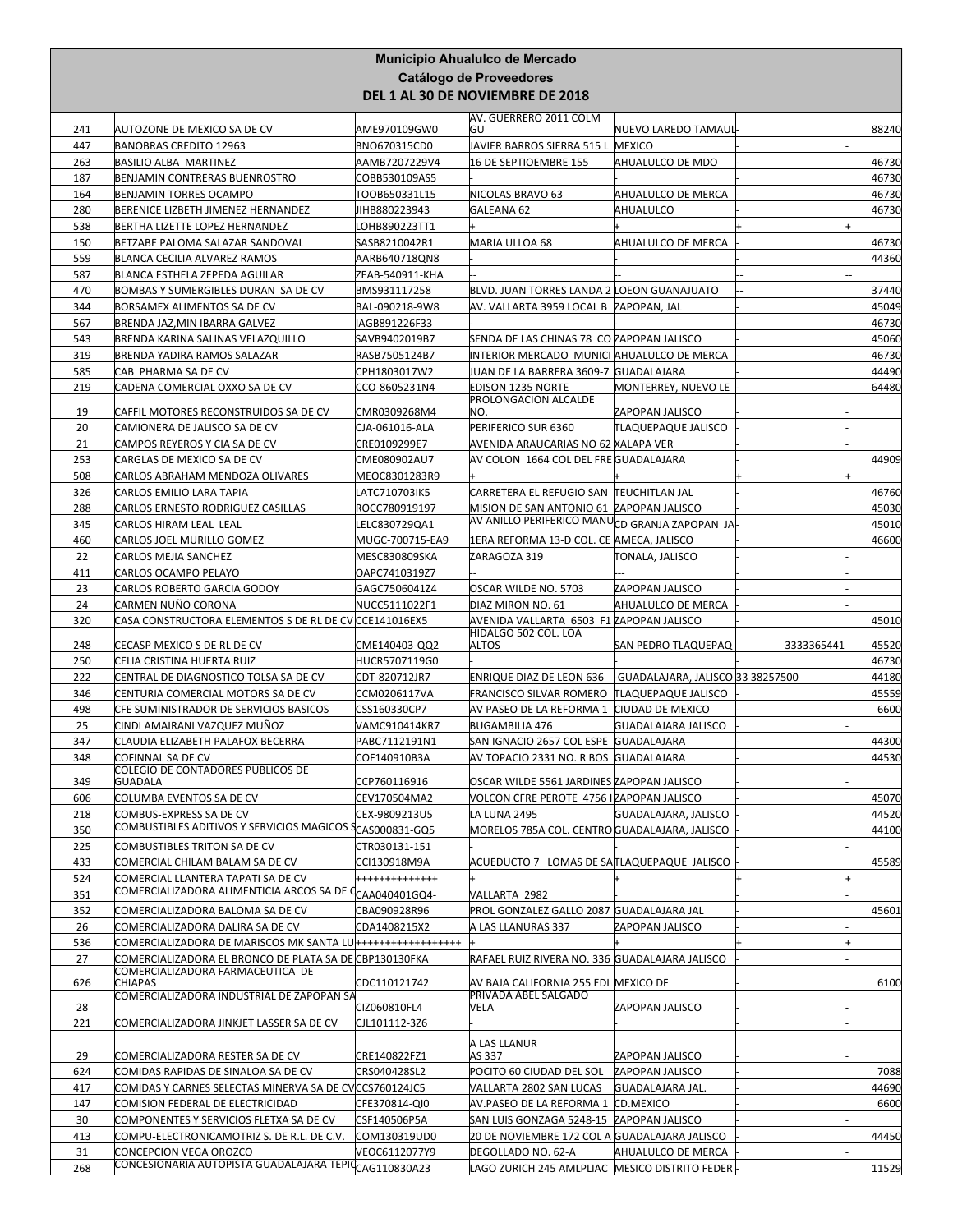|            |                                                                                       |                                 | Municipio Ahualulco de Mercado                                                         |                         |            |                |
|------------|---------------------------------------------------------------------------------------|---------------------------------|----------------------------------------------------------------------------------------|-------------------------|------------|----------------|
|            |                                                                                       |                                 | Catálogo de Proveedores                                                                |                         |            |                |
|            |                                                                                       |                                 | DEL 1 AL 30 DE NOVIEMBRE DE 2018                                                       |                         |            |                |
| 485        | CONCRESA DEL SUR SA DE CV                                                             | CSU141027A99                    | PAVO 209 INT. 10 COL CENTRGUADALAJARA JALISCO                                          |                         |            | 44100          |
| 186        | CONFEDERACION NACIONAL DE ORGANIZACIONE CNO360914UTA                                  |                                 |                                                                                        |                         |            | 46730          |
| 223        | CONSECIONARIA DE CARRETERAS AUTOPISTAS Y LCCA030306-LA6                               |                                 | LAGO ZURICH 245                                                                        | <b>MEXICO DF</b>        |            | 11529          |
| 32         | CONSTRUCCIONES BARAM SA DE CV                                                         | CBA9906233J7                    | 16 DE SEPTIEMBRE NO. 119                                                               | AHUALULCO DE MERCA      |            |                |
| 34         | CONSTRUCTORA TAE SA DE CV                                                             | CTA100430RCA                    | SEBASTIAN ALLENDE NO. 109 TONALA JALISCO                                               |                         |            |                |
| 33         | CONSTRUCTORA TAE SA DE CV                                                             | CTA100430RCA                    | SEBASTIAN ALLENDE NO. 109 TONALA JALISCO                                               |                         |            |                |
| 462        | CONTINENTAL PAPER DE MEXICO SA DE CV                                                  | CPM-050502-1H8                  | AV COLON 1399 COL. MODER GUADALAJARA, JALISCO                                          |                         |            |                |
| 591        | CONVERTIDORA SORELLE SA DE CV                                                         | CSO-170810-1Q6                  |                                                                                        |                         |            |                |
| 620<br>35  | COPAG SA DE CV<br>COPIADORAS JAPONESAS SA DE CV                                       | COP000310C45<br>CJA850313GH3    | LAZARO CARDENAS 2305 F5-FGUADALAJARA<br>AV. MEXICO 2627                                | GUADALAJARA JALISCO     |            | 46730          |
|            |                                                                                       |                                 | REPUBLICA 2855 RECURSOS                                                                |                         |            |                |
| 353        | COPPEL SA DE CV                                                                       | COP920428Q20                    |                                                                                        | <b>CUIACAN SINALOA</b>  |            | 80105          |
| 274        | CORPORATIVO COMGESER SA DE CV                                                         | CCO121217AP0                    | CERRO AZUL 763-12                                                                      | TLAQUEPAQUE             |            | 45580          |
| 354        | CORPORATIVO ELECTRICO TAPATIO SA DE CV                                                | ECT8910235L1                    | PLEICANO 1015 COLONIA MO GUADALAJARA JALISO                                            |                         |            | 44910          |
| 355        | CORPORATIVO ELECTRONICO PARNASA SA DE CV                                              | CEP0612042L7-                   |                                                                                        |                         |            |                |
| 356<br>330 | CORPORATIVO EN BLINDAJE OCCIDENTAL SA DE C CB00209054B2<br>CORPORATIVO SERGA SA DE CV | CSE121212L65                    | GLADIOLA NO. 27 COL TULIP  TLAJOMULCO DE ZUÑIG<br>TABACHIN 34 COL LA HIGUER TALA       |                         |            | 45640<br>45300 |
| 545        | COSTCO DE MEXICO, S.A DE C.V.                                                         | CME910715UB9                    |                                                                                        | ZAPOPAN, JALISCO        |            |                |
| 36         | CR FORMAS SA DE CV                                                                    | CFO101206HJ7                    | CALLE VOLCAN PARICUTIN NOZAPOPAN JALISCO                                               |                         |            |                |
| 357        | CRISTALERIA LA UNICA SA DE CV                                                         | <b>CUN040524HK0</b>             | AV MARIANO OTERO 3507 L ZAPOPAN JALISCO                                                |                         |            | 45070          |
|            |                                                                                       |                                 | <b>HEROICO BATALLON DE SAN</b>                                                         |                         |            |                |
| 37         | CUAHUTEMOC HERNANDEZ PATIÑO                                                           | HEPC570619N46                   |                                                                                        | <b>SAN BLAS NAYARIT</b> |            |                |
| 217        | CUCHILLAS Y REFACCIONES SA DE CV                                                      | CRE710114JV6                    | EULOGIO PARRA 2514                                                                     | GUADALAJARA JALISCO     |            | 44657          |
| 38<br>586  | DALTON AUTOMOTRIZ S DE RL DE CV<br>DAVID JUAREZ LOPEZ                                 | DAU0109242TA<br>JULD-821218-5X3 | LOPEZ MATEOS SUR 3780                                                                  | ZAPOPAN JALISCO         |            |                |
| 205        | DAYNEMA BLINDAJES SA DE CV                                                            | DBL0711089A6                    | AV PERIFERICO PONIENTE 15 ZAPOPAN JALISCO                                              |                         |            | 45019          |
| 358        | DEMIS ITZULT RIVERA MORA                                                              | RIMD7507033T7                   | ANGULO 12 Z COL CENTRO B GUADALAJARA                                                   |                         |            | 44280          |
| 39         | DENISSE GUADALUPE DOMINGUEZ DURAN                                                     | DODD900129LH7                   | PROLONGACION 8 DE JULIO NAHUALULCO DE MERCA                                            |                         |            |                |
| 359        | DESARROLLO DAP SA DE CV                                                               | DDC050127VD5                    | MEDELLIN 117 COL SANTA ELAGUASCALIENTES                                                |                         |            | 20230          |
| 492        | DICHTOMATIK DE MEXICO SA DE CV                                                        | ISM-891030-RL1                  | AV. WASHINGTON 379-A COL. GUADALAJARA, JALISCO                                         |                         | 3336196528 | 44440          |
| 360        | DIGAMON SA DE CV                                                                      | DIG140820618                    | SOL 2934 JARDINES DEL BOS GUADALAJARA JALISCO                                          |                         |            | 44520          |
| 588        | DIGITAL SOLUTIONS AMERICAS S DE EL DE CV                                              | DSA-130408-AM2                  |                                                                                        |                         |            |                |
| 40         | DIONICIO AGRAZ CAMACHO                                                                | AACD380804ID1                   | DOM CONOCIDO                                                                           | AHUALULCO DE MERCA      |            |                |
| 262        | DIONICIO AGRAZ CAMCHO                                                                 | AACD380804ID1                   |                                                                                        |                         |            | 46730          |
| 41         | DISTRIBUIDORA DE LLANTAS GONZALEZ SA DE CV DLG950222ANA                               |                                 | WASHINGTON N. 1170                                                                     | GUADALAJARA JALISCO     |            |                |
| 301        | DISTRIBUIDORA ELECTRICA ASCENCIO SA DE CV<br>DISTRIBUIDORA INGENIERIA Y SERVICIOS     | DEA840202MN6                    | AV ALEMANIA 1255. 1257 CO <mark>GUADALAJARA</mark>                                     |                         |            | 44190          |
| 42         | <b>ELECTRIC</b>                                                                       | DIS-070302-6T2                  | GALEANA NO. 16                                                                         | AHUALULCO DE MERCA      |            |                |
| 614        | DN SISTEMAS INTEGRALES S DE RL DE CV                                                  | DSI160919E60                    |                                                                                        |                         |            | 45525          |
| 610        | DOSON2 SA DE CV                                                                       | DOS170719143                    | HOSPITAL 866 COL ARTESANO <sub>GUADALAJARA</sub> JALISCO                               |                         |            | 44200          |
| 478        | DX GEN SA DE CV                                                                       | DGE110408TN4                    | GUANAJUATO 92 403, 304 Y 6 MEXICO DF                                                   |                         |            | 6700           |
| 151        | EDGAR ROGELIO CRUZ NUÑO                                                               | CUNE751108C30                   |                                                                                        |                         |            |                |
| 227        | EDUARDO GARIBAY HERNANDEZ                                                             | GAHE770330AQ0                   | SINALOA 47                                                                             | <b>SAN BLAS NAYARIT</b> |            |                |
| 43         | EDUARDO NUÑO SUAREZ                                                                   | NUSE8809147K6                   | PINO SUAREZ NO. 79B                                                                    | TONALA JALISCO          |            |                |
| 549        | EDUARDO RAMIREZ TAPIA                                                                 | ذذذذذذذذذذذذذذذ                 |                                                                                        |                         |            |                |
| 210<br>466 | EDUARDO RAMOS ROMERO<br>EL CARRO SA DE CV                                             | RARE671119PH2<br>CAR981215V84   | <b>EXTRAMUROS 63</b><br>AV REVOLUCION 50 ANALCO GUADALAJARA JALISCO                    | <b>ETZATLAN JALISCO</b> |            | 46500<br>44450 |
| 414        | ELECTRICA 2004 SA DE CV                                                               | EDM0406251F1                    | INDEPENDENCIA 47 INTERIO AMECA JALISCO                                                 |                         |            | 46600          |
| 593        | ELECTRICA Y VARIEDAD DE GUDALAJARA SA DE CV <sub>EVG-8</sub> 50601-T99                |                                 |                                                                                        |                         |            |                |
| 143        | ELECTROEQUIPO INTERNACIONAL SA DE CV                                                  | EIN820517780                    | AV PATRIA 2220 LAGOS DEL CZAPOPAN JALISCO                                              |                         |            |                |
|            | <b>ELECTROILUMINACION Y</b>                                                           |                                 |                                                                                        |                         |            |                |
| 44         | PROYECTOS DE OCCIDENTE SA DE CV                                                       | EPO020828E5A                    | AV. FRANCIA 1751-B                                                                     | GUADALAJARA JALISCO     |            |                |
| 490        | ELENA GUADALUPE CAMPOS PATIÑO                                                         | CAPE6407137F4                   | GONZALEZ ORTEGA 151 A CO GUADALAJARA                                                   |                         |            | 44100          |
| 309        | ELENO VEGA GUERRERO                                                                   | VEGE410324KY4                   | HERRERA Y CAIRO 65 CENTR TALA JALISCO                                                  |                         |            |                |
| 45         | ELIZABETH ALEIDA PADILLA RIOS                                                         | PARE771210F65                   | VOLCAN MISTI NO. 350                                                                   | GUADALAJARA JALISCO     |            |                |
| 361        | ELVIRA MIRANDA MARTIN                                                                 | MIME630602P48                   | LOPEZ COTILLA 328 L 53 P.B.                                                            | GUADALAJARA, JALISCO    |            | 44100          |
| 432        | EMBORIA SA DE CV                                                                      | EMB1505299J8                    | AV TECNOLOGICO 100 INT 14 QUERETARO                                                    |                         |            | 76000          |
| 362        | EMBORIA SA DE CV                                                                      | EMB1505299J8-                   |                                                                                        |                         |            |                |
| 571        | ENERGETICOS TEUCHITLAN S.A. DE C.V.                                                   | ETE160318TG0                    | CARRETERA TEUCHITLAN KM TEUCHITLAN<br>SANTA ANA TEPETITLAN NO.                         |                         |            | 46750          |
| 46         | ENGINEERING DIESEL GROUP SA DE CV                                                     | EDG111017NS8                    |                                                                                        | ZAPOPAN JALISCO         |            |                |
| 363        | ENRIQUE AGRAZ MARHABER                                                                | AAME59082455A                   | CARR. GDL, NOGALES KM 23.5 ZAPOPAN, JALISCO                                            |                         |            | 45221          |
| 47         | ENRIQUE CESAR OCARANZA QUINTERO                                                       | OAQE781021JE7                   | OCTAVIO PAZ NO. 6                                                                      | AHUALULCO DE MERCA      |            |                |
| 515        | EQUIPO AGROFORESTAL SA DE CV                                                          | +EAG091014381                   |                                                                                        |                         |            |                |
| 607        | <b>EQUIPO ELITES SC</b>                                                               | EEL160425QH4                    | AV CUAHUTEMOC 695 INT 6 ZAPOPAN JALISCO                                                |                         |            | 45050          |
| 500        | ERIBERTO AMAYA MERCADO                                                                | AAME740316HD7                   | EXTRAMUROS 118 CO. CENTRAHUALULCO DE MERCA                                             |                         |            | 46730          |
|            |                                                                                       |                                 |                                                                                        |                         |            |                |
| 206<br>364 | ERICA LIZBETH VARGAS RIVERA<br>ERICA LIZETH VARGAS RIVERA                             | VARE930805RV4<br>VARE930805RV4  | AMADO NERVO 2 COL. CEN AHUALULCO DE MERCA<br>AMADO NERVO 2 COL. CEN AHUALULCO DE MERCA |                         |            | 45730<br>45730 |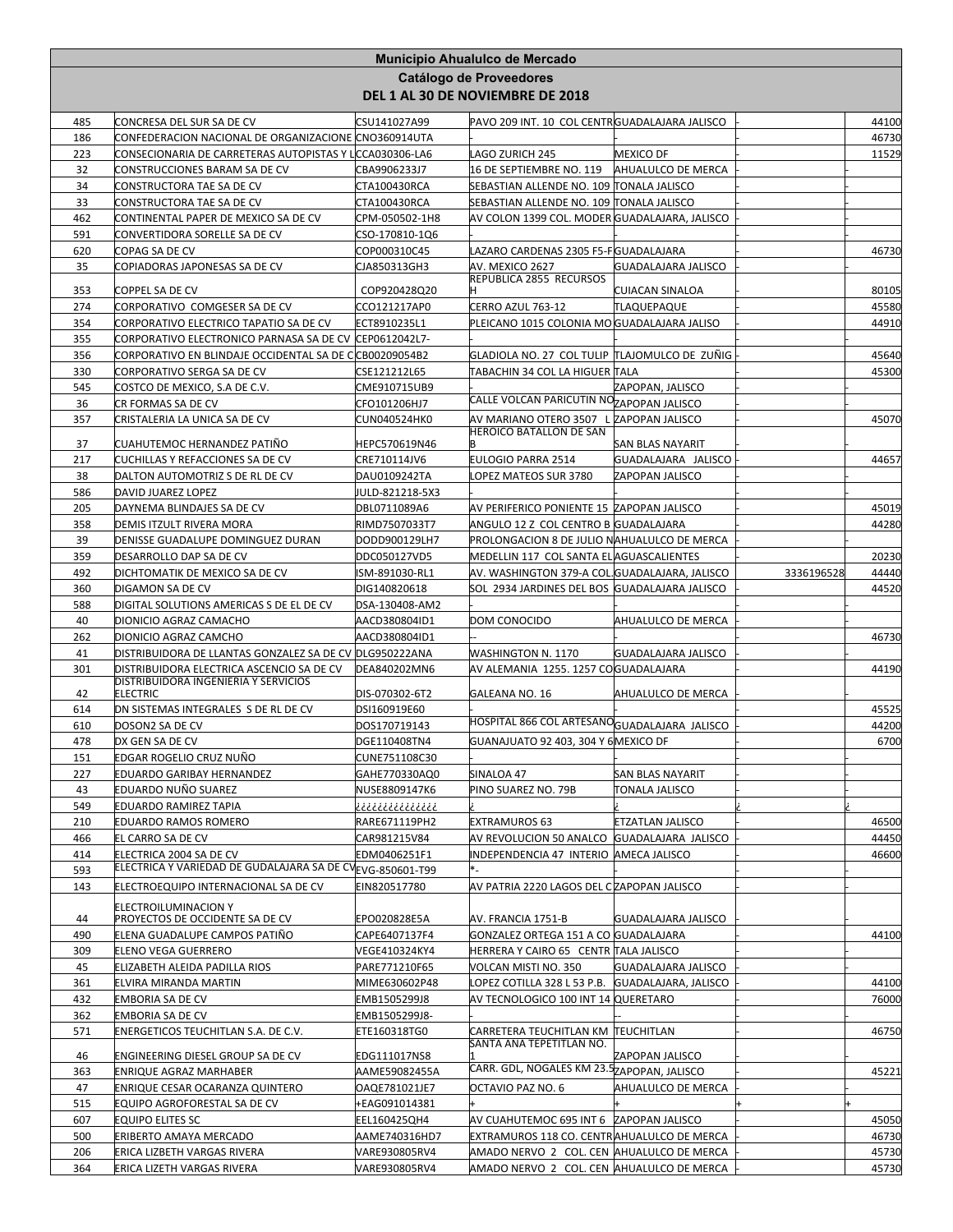|            |                                                                                     |                                | Municipio Ahualulco de Mercado<br>Catálogo de Proveedores          |                                               |            |                |
|------------|-------------------------------------------------------------------------------------|--------------------------------|--------------------------------------------------------------------|-----------------------------------------------|------------|----------------|
|            |                                                                                     |                                | DEL 1 AL 30 DE NOVIEMBRE DE 2018                                   |                                               |            |                |
| 305        | ERIKA GUZMAN BARRERA                                                                | GUBE760206Q41                  | JOSEFA ORTIZ DE<br><b>DOMINGUEZ</b>                                | GUADALAJARA, JALISCO                          |            | 44757          |
| 510        | ERIKA MEDINA RODRIGUEZ                                                              | MERE751206CG6                  |                                                                    |                                               |            | 46730          |
| 48         | <b>ERNESTO CARREON ALVAREZ</b>                                                      | CAAE650722C34                  | AV. DE LOS MAESTROS 2104 GUADALAJARA JALISCO                       |                                               |            |                |
| 333        | ESPECIALISTAS EN ALTA COCINA SA DE CV                                               | EAC850423-6U5                  | HAVRE 30 COL. JUAREZ                                               | CD. DE MEXICO                                 |            | 6600           |
| 365<br>471 | ESTACIONES DE SERVICIO SBA SA DE CV                                                 | ESS-050804-N26                 | AV. 18 DE MARZO 723 COL. L  GUADALAJARA, JALISCO  33 36709874      |                                               |            | 44470<br>44970 |
| 366        | ESTEBAN MOLINA VAZQUEZ<br>EUGENIO PARTIDA GOMEZ                                     | MOVE780703V5A<br>PAGE64051536A | DIEZ DE MAYO 16 COLONIA P GUADALAJARA JALISCO<br>REFORMA 39 CENTRO | AHUALULCO DE MERCA                            |            | 46730          |
| 530        | EUSEBIO ARTURO MATA CEBALLOS                                                        | MACE8611045B5                  |                                                                    |                                               |            | 46600          |
| 220        | <b>EVA ESPINO AVALOS</b>                                                            | EIAE541023KP3                  |                                                                    |                                               |            |                |
| 50         | EVA MA. DEL ROCIO RODRIGUEZ MEDINA                                                  | ROME640701JX6                  | JOSE MARIA MERCADO NO. 2 AHUALULCO DE MERCA                        |                                               |            |                |
|            | <b>EVERARDP PINE</b>                                                                |                                |                                                                    |                                               |            |                |
| 51<br>529  | <b>DA PARRA</b><br><b>FARMACIA BENAVIDES SAB</b>                                    | PIPE741224PV3<br>FBE9110215Z3  | JUAREZ 252<br>AV FUNDADORES 935                                    | <b>ETZATLAN JALISCO</b><br>NUYEVO LEON MEXICO |            | 64750          |
| 596        | FARMACIA CARREY SA                                                                  | FCA-801222-L7A                 |                                                                    |                                               |            |                |
| 196        | FARMACIAS GUADALAJARA SA DE CV                                                      | FGU830930PD3                   | ENRIQUE DIAZ DE LEON 261                                           | <b>GUADALAJARA</b>                            |            | 45040          |
| 367        | FASTER MAYOREO SA DE CV                                                             | FMA-020827-4T0                 | <b>ALVARO OBREGON 266 INT</b><br>38                                | GUADALAJARA, JAL                              |            | 44360          |
| 52         | FELICIANO BARBOSA PEREZ                                                             | BAPF7107154U2                  | JOSE MARIA MERCADO NO. 2 AHUALULCO DE MERCA                        |                                               |            |                |
| 53         | FELICIANO BARBOZA PEREZ                                                             | BAPF7107154U2                  | JOSE MARIA MERCADO NO. 2 AHUALULCO DE MERCA                        |                                               |            |                |
| 267        | FERMIN ZUÑIGA DIAZ                                                                  | ZUDF530707DY5                  | JUAREZ 300 CENTRO                                                  | ETZATLAN                                      |            | 46500          |
| 54         | FERNANDO ARCINIEGA ROMERO                                                           | AIRF461126LA5                  | EXTRAMUROS NO. 11                                                  | AHUALULCO DE MERCA                            |            |                |
| 55         | FERNANDO DIAZ CORTEZ                                                                | DCIF681008I10                  | AMADO NERVO NO 14                                                  | AHUALULCO DE MERCA                            |            |                |
| 615        | FILEMON PEREZ PADILLA                                                               | PEPF800111MR4                  |                                                                    |                                               |            | 46560          |
| 56<br>550  | FLAVIO ARTURO RIVERA BENITES<br>FONDO DE CULTURA ECONOMICA                          | RIBF750619HD3<br>FCE940726U22  | MORELOS 109<br>CARRET. PICACHO AJUSCO 22 MEXICO DF                 | AHUALULCO DE MERCA                            |            | 14738          |
| 236        | FRANCISCA LEMUS ESCATEL                                                             | LEEF4001104P2                  | MORELOS 19                                                         | AHUALULCO DE MERCA                            |            | 46730          |
| 602        | FRANCISCO JAVIER GONZALEZ CASTAÑEDA                                                 | GOCF6603309M5                  |                                                                    |                                               |            | 44100          |
| 57         | FRANCISCO JAVIER GONZALEZ JIMENEZ                                                   | GOJF5709244J2                  | MORELOS 176                                                        | AHUALULCO DE MERCA                            |            |                |
| 58         | FRANCISCO JAVIER GONZALEZ JIMENEZ                                                   | GOJF5709244J2                  | MORELOS 176                                                        | AHUALULCO DE MERCA                            |            |                |
| 272        | FRANCISCO JAVIER TORRES OCAMPO                                                      | TOOF720616715                  | CORREDOR COMERCIAL MUNAHUALULCO DE MERCAD                          |                                               |            | 46730          |
| 300        | FRANCISCO ORTIZ PEREZ                                                               | OIPF580121P20                  | INTERIOR MERCADO MUNCIC AHUALULCO DE MERCAD                        |                                               |            | 46730          |
| 157<br>509 | <b>FRANCISCO ORTIZ PEREZ</b><br>FRANCISCO PEREZ MARTINEZ                            | OIPF580121P20<br>PEMF810401V5A |                                                                    | AHUALULCO DE MERCA                            |            | 46730          |
| 182        | <b>FRANCISCO REYES TELLEZ</b>                                                       | RETF4812222P3                  | 16 DE SEPTIEMBRE 65 INT. 1 AHUALULCO DE MERCAD                     |                                               |            | 46730          |
| 578        | <b>FRANCISCO VEGA MARTINEZ</b>                                                      | VEMF630422632                  |                                                                    |                                               |            | 45650          |
| 185        | FRANQUICIAS DE OCCIDENTE SA DE CV                                                   | FOC921117140                   | AV. VALLARTA 5380                                                  | ZAPOPAN JALISCO                               |            | 45250          |
| 337        | FUNDIDOS DESING SA DE CV                                                            | FDE140717KCO                   | CARRETERA A TONALA 1749                                            | <b>TONALA</b>                                 |            | 45402          |
| 169        | <b>GABRIEL HUITRON MOYO</b>                                                         | HUMG781105AQ4                  | AKOLIMAN 859                                                       |                                               |            | 28979          |
| 83<br>451  | <b>GABRIEL LEPE GUERRERO</b><br>GABRIEL OMAR RUIZ VEGA                              | LEGG7107291Z1<br>RUVG940325TS5 | MANUEL ACUÑA NO. 40<br>LIMON 26                                    | AHUALULCO DE MERCA<br><b>TALA JALISCO</b>     |            | 45300          |
| 303        | GABRIELA TELLEZ ORTEGA                                                              | TEOG780109IQ6                  | AV CHAPULTEPEC 601 LOCAL GUADALAJARA                               |                                               |            | 44190          |
| 59         | GANADERIA EDUARDO GARIBAY SPR DE RL                                                 | GEG971010539                   | EXTRAMUROS NO. 389                                                 | <b>ETZATLAN JALISCO</b>                       |            |                |
| 162        | <b>GAS LICUADO SA DE CV</b>                                                         | GLI800213-MA5                  | <b>CALLE 1 NO. 722</b>                                             | GUDALAJARA, JALISCO                           | 31451616   | 44940          |
| 421        | GASOLINERA BELIARJO SA DE CV                                                        | GBE-070716-332                 | PERIFERICO OTE 2330                                                | TONALA, JAL                                   |            | 45405          |
| 497        | GASOLINERA CUDEA SA DE CV                                                           | GCU-960226-TS3                 |                                                                    |                                               |            |                |
| 598        | GASOLINERA DON JOSE SA DE CV                                                        | GDJ-941017-FJ1                 |                                                                    |                                               |            |                |
| 368<br>519 | GASOLINERA EL RASTRO SA DE CV<br>GASOLINERA HUAXTLA, SA DE CV                       | GRA050121-TU5<br>*GHU021204NK1 | CALZADA GOBERNADOR CURIGUADALAJARA, JAL.                           |                                               |            | 44940          |
| 369        | GASOLINERA LOS ROBLES SA DE CV                                                      | GRO-140530-F53                 | AV JUAN GIL PRECIADO 7611 ZAPOPAN, JALISCO                         |                                               |            | 45203          |
| 581        | GASOLINERA SAN RAFAEL SA DE CV                                                      | GSR960516EC3                   |                                                                    |                                               |            | 45570          |
| 582        | GASOLINERAS FAST DE OCCIDENTE S DE RL DE CV GFO1203195N1                            |                                |                                                                    |                                               |            | 45598          |
| 604        | GATIEN GROUP SA DE CV                                                               | GGR141209CS1                   |                                                                    |                                               |            | 45110          |
| 60         | <b>GERARDO PEREZ MARTIN</b>                                                         | PEMG780626A47                  | NEGRETE 58                                                         | SAN JUANITO ESCOBEDO                          |            |                |
| 548<br>61  | GERMANA FRANCO GONZALEZ<br>GESEDE GESTION Y SERVICIOS DEPORTIVOS SC DE GGS100330CU8 | +++++++++++++++++              | STA MERCEDES NO. 5                                                 | AHUALULCO DE MERCA                            |            |                |
| 177        | GILBERTO RUIZ HERNANDEZ                                                             | RUHG770131000                  | AV DEL PUERTO S/N                                                  | SAN BLAS, NAYARIT                             |            | 63740          |
| 104        | GILDARDO OROZCO ARCIGA                                                              | OOAG830621AL5                  | INDEPENDENCIA 153                                                  | TONALA JALISCO                                |            |                |
|            |                                                                                     |                                | CARRETERA SAN ISIDRO                                               | TLAJOMULCO DE ZUÑIGA                          |            |                |
| 547<br>62  | GOPRA, S.A. DE C.V.<br>GRACIELA OLIVA VIAZCAN REBOLLO                               | GOP090309830<br>VIRG520726PL7  | MAZA<br>GALILEO GALILEI 4128-A                                     | ZAPOPAN JALISCO                               | 3337965201 | 45640          |
| 625        | <b>GRAICO SA DE CV</b>                                                              | GRA1305305P6                   |                                                                    |                                               |            | 44520          |
| 600        | <b>GRECO SUMINISTROS SA DE CV</b>                                                   | GSU160425JK8                   | AV TOPACIO 2525 INT 5 BOS GUADALAJARA JALISCO                      |                                               |            | 45540          |
| 552        | GRUPO CARLOMENA S.C.                                                                | ++++++++++++++++               |                                                                    |                                               |            |                |
| 296        | GRUPO CIOSA S.A.P.I. DE CV                                                          | GCI880513UL6                   | PASEO DEL VALLE 5131                                               | ZAPOPAN JALISCO                               |            | 45010          |
| 370        | GRUPO EMPRESARIAL S.J. S.A. DE C.V.                                                 | GES021031BL9                   | MEZQUITAN 2563 MEZQUIN GUADALARA JALISCO                           |                                               |            | 44260          |
| 191        | GRUPO EMPRESARIAL TICAF SA DE CV                                                    | GET1402077G4                   | NICOLAS COPERNICO 3850                                             | ZAPOPAN JALISCO                               |            | 45070          |
| 242        | GRUPO FERRETERIA CALZADA SA DE CV                                                   | GFC080612KG3                   | AV LAZARO CARDENAS 799 Z GUADALAJARA                               |                                               |            | 44940          |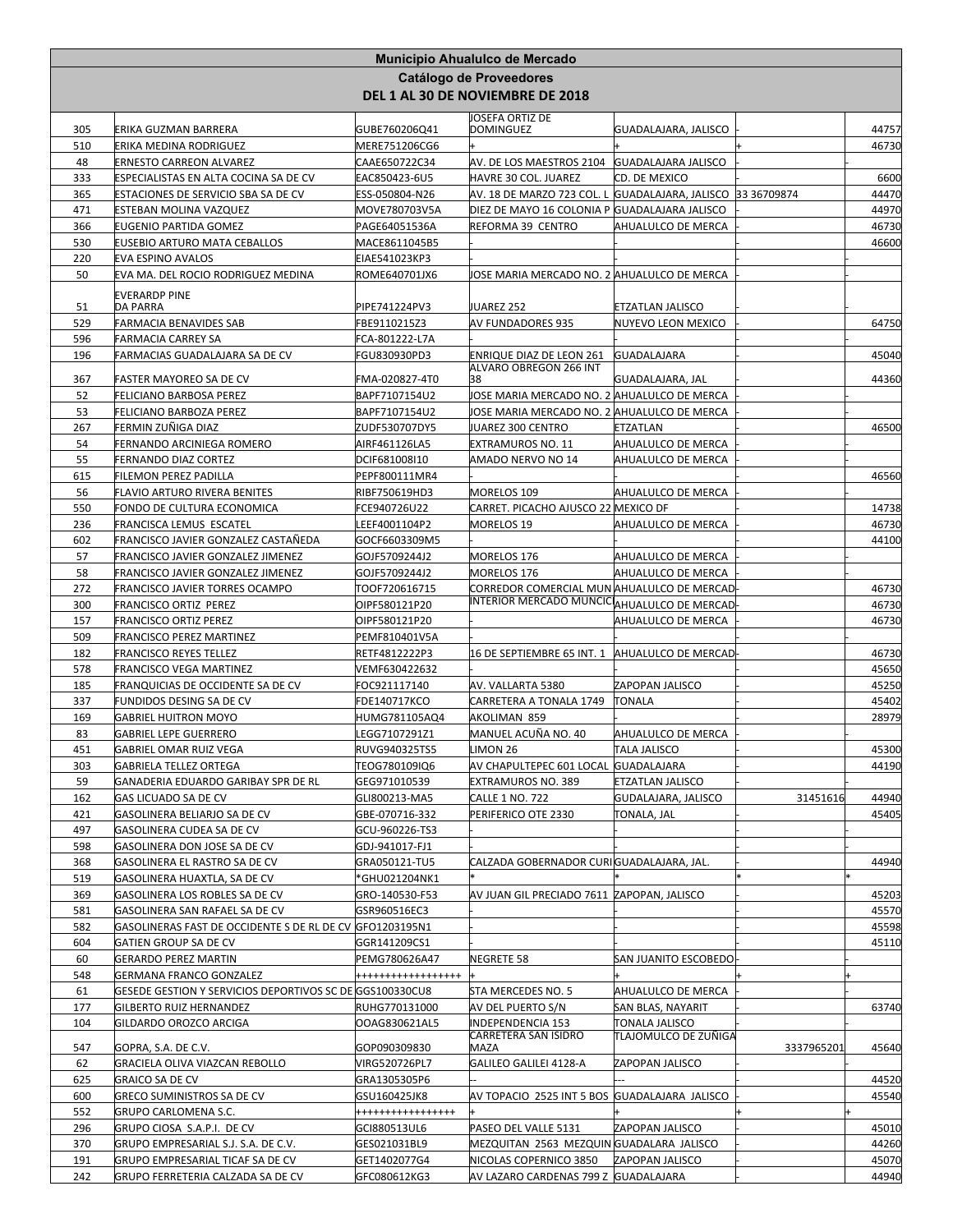| Municipio Ahualulco de Mercado<br>Catálogo de Proveedores |                                                                                                                    |                                 |                                                                                              |                               |            |                |
|-----------------------------------------------------------|--------------------------------------------------------------------------------------------------------------------|---------------------------------|----------------------------------------------------------------------------------------------|-------------------------------|------------|----------------|
|                                                           |                                                                                                                    |                                 | DEL 1 AL 30 DE NOVIEMBRE DE 2018                                                             |                               |            |                |
| 371                                                       | GRUPO GASTRONOMICO LA POSTA SA DE CV                                                                               | GGP-120117-1E6                  | JOSE CURVO NO. 13 COL. CEN∏EQUILA, JAL.                                                      |                               |            | 45000          |
| 334                                                       | GRUPO HOTELERO EMPRESARIAL SA DE CV                                                                                | GHE011026-2XA                   | AV. PASEO DE LA REFORMA 2 MEXICO D.F.                                                        |                               |            | 6040           |
| 327                                                       | <b>GRUPO KARALE SA DE CV</b>                                                                                       | GKA300808NP3                    | RIO COLCHOS 1784 ROSARIO GUADALAJARA<br>AV VALLARTA 5051 COL.                                |                               |            | 44890          |
| 449                                                       | GRUPO MOTORMEXA GUADALAJARA SA DE CV                                                                               | GMG090821RT0                    | CAM                                                                                          | ZAPOPAN JALISCO               |            | 45040          |
| 198                                                       | GRUPO OCTANO SA DE CV                                                                                              | GOC9303301F4                    | LABERINTO NORTE 300 D                                                                        | <b>MORELIA MICHOACAN</b>      |            |                |
| 425                                                       | <b>GRUPO PARISINA SA DE CV</b>                                                                                     | GPA-930101-QI7                  |                                                                                              |                               |            |                |
| 184<br>63                                                 | <b>GRUPO PHILADELPHIA SA DE CV</b><br>GRUPO RAMARCA S DE RL DE CV                                                  | GPH980910-815<br>GRA130315FZ2   | FRANCISCO DE QUEVEDO 334 GUADALAJARA, JALISCO<br>FRANCISCO VAZQUEZ CORON GUADALAJARA JALISCO |                               |            | 44500          |
| 64                                                        | <b>GRUPO RESTAURANTEROEL LAGO SA DE CV</b>                                                                         | GRL0905081C1                    | LAS FUENTES NO. 5                                                                            | <b>TEUCHITLAN JALISCO</b>     |            |                |
|                                                           |                                                                                                                    |                                 | CALLE                                                                                        |                               |            |                |
| 65                                                        | GRUPO RJX S DE RL DE CV                                                                                            | GRJ1405089AA                    | 10 NO. 33                                                                                    | ZAPOPAN JALISCO               |            |                |
| 66                                                        | GUDIÑO CARRILLO ADRIAN                                                                                             | GUCA700918TK4                   | CEDROS NO. 19                                                                                | AHUALULCO DE MERCA            |            |                |
| 465                                                       | GUILLERMINA SOLEDAD RUIZ ARMEJO                                                                                    | RUAG420414MC6                   | LOS ANGELES 85 COL SAN CA  GUADALAJARA JALISCO                                               |                               |            | 44460          |
| 67<br>68                                                  | <b>GUILLERMO CASTILLO ROBLES</b><br>GUILLERMO OROZCO OROZCO                                                        | CARG640406BIA<br>OOOG721030J38  | INTERIOR MERCADO NO. 15<br>CARR. EL REFUGIO SAN MARCETZATLAN JALISCO                         | AHUALULCO DE MERCA            |            |                |
| 203                                                       | GUSAVO ALBERTO ROMERO ROMERO                                                                                       | RORA8407122X4                   | OCAMPO 440                                                                                   | <b>ETZATLAN</b>               |            | 46500          |
| 172                                                       | <b>GUSTAVO ACOSTA BAYARDO</b>                                                                                      | AOBG7603268P7                   | JUAREZ 21                                                                                    | <b>AHULALULCO DE MERCA</b>    |            | 46730          |
| 69                                                        | GUSTAVO SALVADOR GONZALEZ JIMENEZ                                                                                  | GOJG600711237                   | ALVARO OBREGO NO. 69                                                                         | AHUALULCO DE MERCA            |            |                |
| 297                                                       | HACIENDA EL CARMEN & SPA SA DE CV                                                                                  | HCH0409029R2                    | RAMON DIAZ ORDAZ 2 EL<br>СA                                                                  | AHUALULCO DE MERCA            |            | 46750          |
|                                                           |                                                                                                                    |                                 | RAMON DIAZ ORDAZ 2 EL                                                                        |                               |            |                |
| 372                                                       | HACIENDA EL CARMEN HOTEL & SPA SA DE CV                                                                            | HCH0409029R2                    | СA<br>ISLA ALCATRAZ 2189 JARDINEGUADALAJARA JALISCO                                          | AHUALULCO DE MERCA            |            | 46750          |
| 373<br>281                                                | HAZLO FACIL FERRETERO SA DE CV<br>HECTOR MANUEL PEREZ PARTIDA                                                      | HFF1403279Z3<br>PEPH621014PH5   | VALLARTA 2B COL LA ESPERA AMECA JALISCO                                                      |                               |            | 44240<br>46600 |
| 70                                                        | HECTOR MANUEL SANCHEZ MARTA                                                                                        | SAMH6212184K2                   | EXTRAMUROS NO. 283                                                                           | AHUALULCO DE MERCA            |            |                |
| 374                                                       | HERIBERTO HERNANDEZ PUGA                                                                                           | HEPH791129PV7                   | <b>GANTE 43 ANALCO</b>                                                                       | <b>GUADALAJARA</b>            |            | 44450          |
| 231                                                       | HIGINIO ROBLES RUIZ                                                                                                | RORH530528C1A                   | OCAMPO 432                                                                                   | <b>ETZATLAN JALISCO</b>       |            | 46730          |
| 266                                                       | HILDA NAVARRO RODRIGUEZ                                                                                            | NARH540818KW4                   | JOSE SALAZAR UREÑA JARDIN GUADALAJARA                                                        |                               |            | 46600          |
| 71                                                        | HILDA PEREZ DELGADO                                                                                                | PEDH4808032L7                   | MERCADO NO. 281                                                                              | AHUALULCO DE MERCA            |            |                |
| 512                                                       | HIRAM DANIEL LOPEZ BRIONES                                                                                         | *************                   |                                                                                              |                               |            |                |
| 152<br>321                                                | HIRAM MURILLO IRACHETA<br>HOSPITAL PEDRO LOZA SA DE CV                                                             | MUIH590321290<br>HPL-710524-AV6 | JAVIER MINA 223<br>ESTEBAN LOERA 138 ZONA O GUADALAJARA, JALISCO 33-3617-1290                |                               |            | 46730<br>44380 |
|                                                           |                                                                                                                    |                                 | HIDALGO PONIENTE 918                                                                         |                               |            |                |
| 287                                                       | HUMBERTO BENAVIDES DELGADO                                                                                         | BEDH8012142KA                   | lМA                                                                                          | MADALENA JALISCO              |            | 46470          |
| 375<br>72                                                 | ICR, SA DE CV<br><b>IGNACIO MARTINEZ RAMIREZ</b>                                                                   | ICR-930531-7G4<br>MARI6305113K7 | PASEO DE LOS HEROES 9911B TIJUANA, BAJA CALIFORN<br>PINO SUAREZ 70                           |                               |            | 22010          |
| 260                                                       | IGNACIO MAYORGA MARIN                                                                                              | MAMI630317PP2                   | GARDENIA 32 A                                                                                | AHUALULCO DE MERCA<br>ZAPOPAN |            | 45236          |
| 199                                                       | IGNACIO MAYORGA MARTIN                                                                                             | MAMI630317PP2                   | GARDENIA 32 A COL AGRICOL ZAPOPAN                                                            |                               |            | 45236          |
| 73                                                        | IMPORTADORA URANGA SA DE CV                                                                                        | IUR880411769                    | AV. MEXICO NO. 2643                                                                          | GUADALAJARA JALISCO           |            |                |
| 514                                                       | IMPRECPY SA DE CV                                                                                                  | +IMP050728210                   |                                                                                              |                               |            |                |
| 434                                                       | INMOBILIARIA GRUPO METROPOLITAN SA DE CV  IGM800408MQ1                                                             |                                 | JUAREZ 105 COL CENTRO                                                                        | <b>SAN BLAS NAYARIT</b>       |            | 63740          |
| 594                                                       | INMOBILIARIA PRAMAROCAS SA DE CV                                                                                   | IPR-910510-MQ0                  |                                                                                              |                               |            |                |
| 74<br>376                                                 | INSTITUTO DE INFORMACION ESTADISTICA Y GEO IIE131208P37<br>INSTITUTO DE INFORMACION, ESTADISTICA Y GE IIE131208P37 |                                 | PIRULES NO. 71<br>AV PIRULES 71 CIUDAD GRANZAPOPAN JALISCO                                   | ZAPOPAN JALISCO               |            | 45010          |
| 469                                                       | INTERPARTES DIESEL                                                                                                 | IDI040130676                    | AV COLON 2634 COL JARDINE GUADALAJARA JALISCO                                                |                               |            | 44950          |
| 437                                                       | IPF HUNTER SA DE CV                                                                                                | IPF130805831                    | PASEO DE LOS ADOBES 1081 IZAPOPAN JALISCO                                                    |                               |            | 45010          |
| 306                                                       | IRMA LETICIA MARTINEZ MALDONADO                                                                                    | MAMI570111657                   | HERRERA Y CAYRO 4 CENTRO AHUALULCO DE MEXICO                                                 |                               |            | 46730          |
| 439                                                       | ISRAEL AMEZQUITA PADILLA                                                                                           | AEPI831211B70                   | JAVIER MINA 16-1 COL CENTRSAN MARCOS                                                         |                               |            | 46540          |
| 284                                                       | ISRAEL ZARCO NAVARRO                                                                                               | ZANI821109PZ1                   | IZTACCIAUALTL 1789                                                                           | GUADALAJARA                   |            | 44290          |
| 442                                                       | ITALIANA DE SUSPENSIONES SA DE CV                                                                                  | ISU970124-CP1                   | AV. NIÑOS HEROES 421 COL E∏LAQUEPAQUE, JALISCO  3838-1996                                    |                               |            | 45560          |
| 431<br>454                                                | GUADALUPE VALDEZ PULIDO<br>J. BARTOLOME JIMENEZ PADILLA                                                            | VAPG590112ND8<br>JIPJ5908245U3  | GUAMUCHIL 401 COL BALCO ZAPOPAN<br>CARRETERA A NOGALES 143 ZAPOPAN JALISCO                   |                               |            | 45068<br>45221 |
| 158                                                       | J. SANTOS VILLAFUENTES DIAZ                                                                                        | VIDS440206UI0                   |                                                                                              |                               |            |                |
| 488                                                       | JAIME JOSE DE LA ASUNCION CARVAJAL VILCHIS                                                                         | CAVJ5106085X1                   | CARR. AMECA GUADALAJARA AMECA JALISCO                                                        |                               |            | 46600          |
| 291                                                       | JAIME ROMERO LEON                                                                                                  | ROLJ701001U88                   | AMADO NERVO 14 COL. CENTAHUALULCO DE MERCA                                                   |                               |            | 46730          |
| 443                                                       | JAIME TRINIDAD MONTAÑO SAINZ                                                                                       | MOSJ380116-9C4                  | ALVARO OBREGON 201 COL. SGUADALAJARA, JAL                                                    |                               |            |                |
| 76                                                        | JAVIER CARDENAS IBARRA                                                                                             | CAIJ6203276KA                   | JOSE MARIA MERCADO NO 2  AHUALULCO DE MERCA                                                  |                               |            |                |
| 75                                                        | JAVIER CARDENAS IBARRA                                                                                             | CAIJ6203276KA                   | JOSE MARIA MERCADO NO 2  AHUALULCO DE MERCA                                                  |                               |            |                |
| 180<br>226                                                | JESUS CORONADO BUELNA<br>JESUS DEL SALVADOR LOPEZ LOPEZ                                                            | COBJ880409447<br>OLJ760208QD9.  | SANTOS DEGOLLADO                                                                             | 159                           |            | 46730          |
| 145                                                       | JESUS DOMINGUEZ MORALES                                                                                            | DOMJ460912616                   | PROLONGACION 8 DE JULIO                                                                      | AHUALULCO DE MERCA            |            | 46730          |
| 289                                                       | <b>JESUS FERNANDO SUAREZ ROMERO</b>                                                                                | SURJ5509244Y2                   | ALLENDE 466 COL. CENTRP                                                                      | ETZATLAN, JALISCO             |            | 46500          |
| 264                                                       | JHAI REFACCIONES SA DE CV                                                                                          | JRD1107079K8                    | CARRETERA NOGALE S9173<br>CO                                                                 | ZAPOPAN JALISCO               |            | 45222          |
| 436                                                       | JORGE ALBERTO GARCIA CASTILLEJO                                                                                    | GACA870423DW8                   |                                                                                              |                               |            |                |
| 283                                                       | JORGE AMADO SANCHEZ                                                                                                | SAJO800229JB1                   | COLON 259                                                                                    | ETZATLAN                      |            | 46500          |
| 423                                                       | JORGE AMANDO SANCHEZ                                                                                               | SAJO-800229-JB1                 | COLON 259 COL CENTRO                                                                         | GUADALAJARA, JAL-             |            | 46500          |
| 491                                                       | JORGE ANTONIO ALACAL MAGAÑA                                                                                        | AAMJ8710246B8                   | LOS ANGELES 585B COL. SAN GUADALAJARA, JALISCO                                               |                               | 3336193210 | 44460          |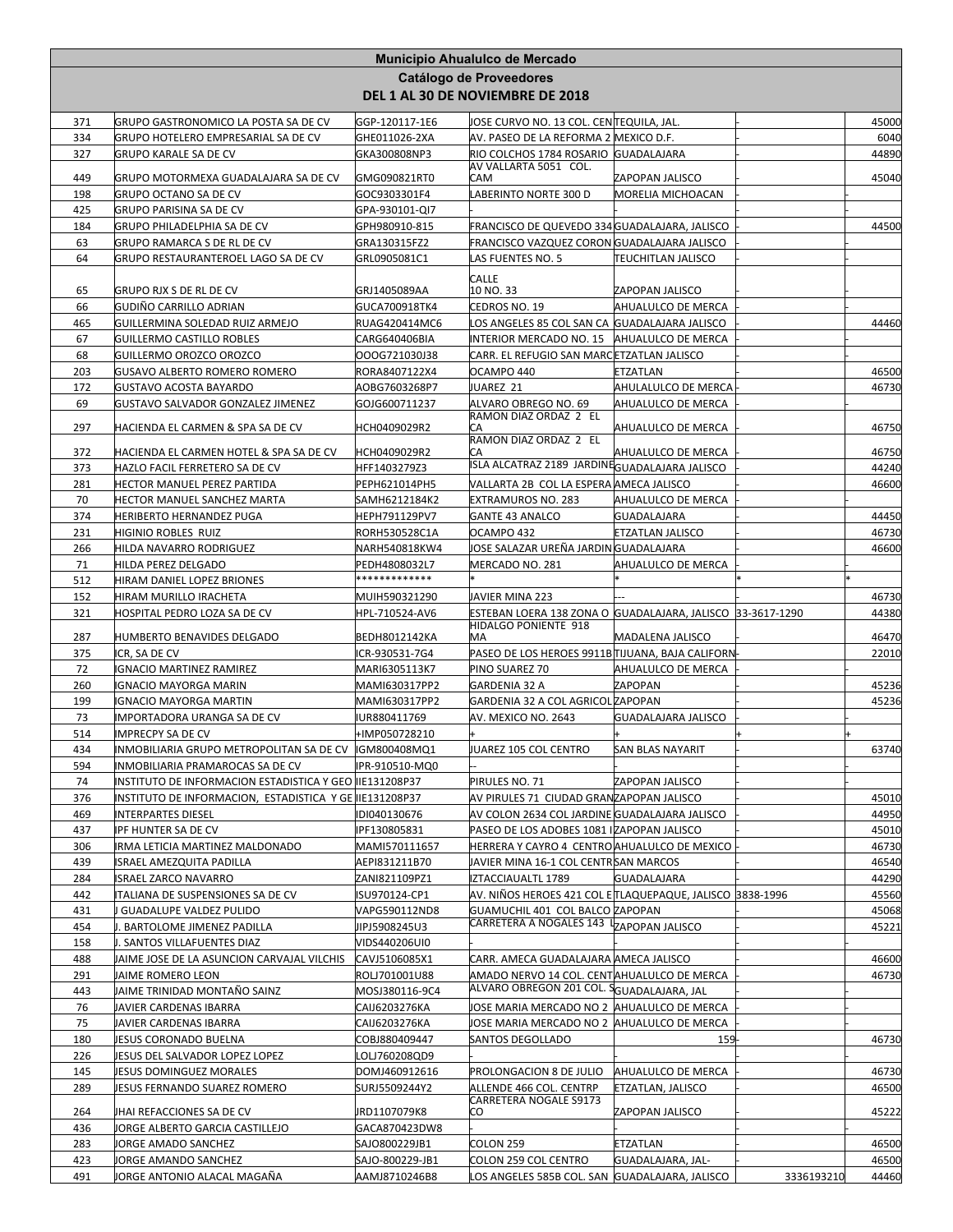|            |                                                                            |                                | Municipio Ahualulco de Mercado<br>Catálogo de Proveedores<br>DEL 1 AL 30 DE NOVIEMBRE DE 2018 |                                          |                |
|------------|----------------------------------------------------------------------------|--------------------------------|-----------------------------------------------------------------------------------------------|------------------------------------------|----------------|
|            |                                                                            |                                |                                                                                               |                                          |                |
| 166        | JORGE HUMBERTO SAAIB GOMEZ                                                 | SAGJ521019EU2                  | MICHOACAN 52 CENTRO                                                                           | <b>SAN BLAS</b>                          | 63740          |
|            | JOSE<br><b>SAUL FLORES ZEPEDA</b>                                          | FOZS680731CM1                  | JAZMIN NO 7                                                                                   |                                          |                |
| 80<br>77   | JOSE ADRIAN FIGUEROA MONROY                                                | FIMA8009082X5                  | LAZARO CARDENAS NO. 37                                                                        | AHUALULCO DE MERCA<br>AHUALULCO DE MERCA |                |
| 493        | JOSE ALBERTO CARO PATRICIO                                                 | CAPA9307215H8                  |                                                                                               |                                          |                |
| 204        | JOSE ALBERTO ROMERO ROMERO                                                 | RORA8407122X4                  | OCAMPO 440                                                                                    | ETZATLAN                                 | 46500          |
| 78         | JOSE ANGEL BORBON GUTIERREZ                                                | BOGA560617TI5                  | CALLE LERDO NO. 292                                                                           | TEPIC NAYARIT                            |                |
| 502        | JOSE ANTONIO ARCINIEGA ROMERO                                              | AIRA5005277Q4                  |                                                                                               |                                          | 45058          |
| 194        | JOSE ANTONIO CASTAÑEDA DE LA ROSA                                          | CARA600627RJ1                  | VALLE DE LOS GIRASOLES 246 ZAPOPAN                                                            |                                          | 45138          |
| 202        | JOSE ANTONIO PEREZ BLANCO                                                  | PEBA6707021P4                  | ALDAMA 369                                                                                    | ETZATLAN                                 | 46500          |
| 79         | JOSE DANIEL VELA JAIME                                                     | VEJD790212GE7                  | AV. CRUZ DEL SUR 2605                                                                         | GUADALAJARA JALISCO                      |                |
| 224<br>576 | JOSE DE JESUS ARMEJO SALAZAR<br>JOSE DE JESUS BRAVO TORRES                 | AESJ650805EY8<br>BATJ790903SU0 | AV FERROCARRIL 123                                                                            | AMECA, JALISCO                           | 46600<br>44440 |
| 583        | JOSE DE JESUS FLORES MARTINEZ                                              | FOMJ881024LR6                  |                                                                                               |                                          | 45525          |
| 542        | JOSE DEL REFUGIO AMEZCUA PUENTES                                           | AEPR9601296W4                  |                                                                                               |                                          | 45070          |
| 527        | JOSE MANUEL GONZALEZ MERCADO                                               | GOMM530310FE9                  |                                                                                               |                                          | 44100          |
| 415        | JOSE MARTIN GARICA MELENDEZ                                                | GAMM6310158L2                  | MIGUEL ALLEDE 39 DIEZ DE MEXICO DF                                                            |                                          | 15290          |
| 429        | JOSE OCTAVIO GONTEZ GARCIA                                                 | GOGO8108059NO                  | POLONGACION LOPEZ MATE ZAPOPAN JALISCO                                                        |                                          | 45238          |
| 243        | JOSE VALENTIN PACHECO GRACIA                                               | PAGV881004-TS4                 | JOSE FERNANDEZ ROJAS 3740 GUADALAJARA, JALISCO                                                |                                          | 44860          |
| 298        | JOSE4 DANIEL SANCHEZ GARCIA                                                | SAGJ760414AL9                  | PASEO DE LA NORIA 408 LA NTLAJOMULCO                                                          |                                          | 45640          |
| 163        | JOSEFINA DELGADO FLORES                                                    | DEFJ551130EX9                  | 5 DE MAYO 80                                                                                  | AHUALULCO DE MERCA                       | 46730          |
| 619        | JUAN ALVARO OROZCO MEDINA                                                  | OOMJ8201015D3<br>AIPJ851121EB9 |                                                                                               |                                          | 46730          |
| 377<br>516 | JUAN CARLOS ARCINIEGA PEREZ<br>JUAN CARLOS LOPEZ TRUJILLO                  | .OTJ711229FM2                  | IOSE MARIA MERCADO NO. 2 AHUALULCO DE MERCA                                                   |                                          | 46730          |
| 513        | JUAN CARLOS MACIAS ISLAS                                                   | +++++++++++++++                |                                                                                               |                                          |                |
|            |                                                                            |                                | PASEO DE LA NORIA COL. LA TTLAJOMULCO DE ZUÑIGA                                               |                                          |                |
| 244        | JUAN DANIEL SANCHEZ GARCIA                                                 | SAGJ760414AL9                  | N                                                                                             |                                          | 45640          |
| 569<br>81  | JUAN ENRIQUE BAUTISTA ESPARZA<br>JUAN FELIPE GONZALEZ OLMOS                | BAEJ6902203L8<br>GOOJ770510GF5 | <b>FERNANDO MONTES DE OCA TLAJOMULCO DE ZUÑIGA</b>                                            |                                          | 46730          |
| 82         | JUAN FRANCISCO ARCINIEGA HERNANDEZ                                         | AIHJ440524H39                  | JOSE MARIA MERCADO NO 2 AHUALULCO DE MERCA                                                    |                                          |                |
| 329        | JUAN JOSE ARTEAGA BAÑUELOS                                                 | AEBJ8104271W5                  | GUADALUPE 2074 ARENALESZAPOPAN JALISCO                                                        |                                          | 45066          |
| 605        | JUAN MANUEL LOPÉZ AMEZCUA                                                  | OAJ420910MA8                   | 8 DE JULIO NUMERO 17                                                                          | <b>GUADALAJARA JALISCO</b>               | 44100          |
| 378        | JUAN MURO RODRIGUEZ                                                        | MURJ631108UK7                  | HIDALGO PONIENTE 774 COL MAGDALENA JALISCO                                                    |                                          | 46470          |
| 324        | JUAN PABLO PORTUGAL VEGA                                                   | POVJ790725DQ5                  | LUIS MORENO 14                                                                                | LAGOS DE MORENO JAL                      | 47400          |
| 207        | JUAN PABLO RODRIGUEZ CORTES                                                | ROCJ900123EU0                  | RUISEÑOR 1109 INT 309                                                                         | GUADALAJARA                              | 44910          |
| 179        | JUANA INES PARTIDA GARCIA                                                  | PAGJ850830HA8                  | FLORENCIA 2/8 COL. SANTA A                                                                    | TLAJOMULCO DE ZUÑIGA                     | 45650          |
| 534        | UULIO ALBERTO RAMOS DE LA MORA                                             | +++++++++++++++++++            |                                                                                               |                                          |                |
| 379<br>499 | JULIO CESAR DE ALBA CAMPOS                                                 | AACJ-701212-3L8                | COLONIAS 681 COL. MODERN GUADALAJARA, JALISCO                                                 |                                          | 44190          |
| 247        | <b>JULIO CESAR RICO RAMIREZ</b><br>UULIO OSCAR DE ALBA CAMPOS              | RIRJ750711973<br>AACJ7012123L8 | CORONEL M BRIZUELA 17<br>COLINAS 681 COL MODERNA GUADALAJARA. JALISCO                         | AHUALULCO DE MERCA                       | 46730<br>44190 |
| 257        | JUVENTINO GONZALEZ SANTANA                                                 | GOSJ530918JX7                  | JAVIER MINA 220                                                                               | <b>AHUALULCO DE MERCAD</b>               | 46730          |
| 617        | KARINA FLORES GUEVARA                                                      | FOGK760116KB1                  | NUEVA DARSENA DE PESCAD SAN BLAS NAYARIT                                                      |                                          | 63740          |
| 271        | KARINA LETICIA ZAMORA GONZALEZ                                             | ZAGK821104BW8                  | ALVARO OBREGO 586 A                                                                           | GUADALAJARA JALISCO                      | 44360          |
| 628        | KARINA REGLA LOMELI                                                        | RELK800614R95                  |                                                                                               |                                          | 46730          |
| 270        | KARLA MARIBEL LOVERA MARTINEZ                                              | OMK890330U42.                  | ALVARO OBREGON 506 A                                                                          | GUADALALAJARA                            | 44360          |
| 380        | KEOPS COMPUTERS MEXICO SA DE CV<br>LABORAORIO DE INMUNOLOGIA CLINICA SA DE | KCM080226C37-                  | JUSO SIERRA 2821 P.B. VOL                                                                     |                                          |                |
| 197        | СV                                                                         | LIC0608511C4A                  | VA                                                                                            | <b>GUADALAJARA</b>                       | 44690          |
| 381        | LABORATORIOS JULIO SA DE CV                                                | JU821006T53                    | COLON 125                                                                                     | GUADALAJARA JALISCO                      | 44100          |
| 181        | LAURA REBECA OROZCO TORRES                                                 | OOTL740920PC4                  | ISLA SALINA 2102 COL JARDI GUADALAJARA                                                        |                                          | 44950          |
| 249        | LAURA REBECA OROZCO TORRES                                                 | OOTL740920PC4                  | ISLA SALINAS 2012 JARDINES<br>D                                                               | GUADALAJARA                              | 44950          |
|            |                                                                            |                                | LA CRUZ 15 COL SAN JUAN                                                                       |                                          |                |
| 282        | LEON BELLO CASTRO                                                          | BECL370411BE6                  | DE                                                                                            | TALA JALISCO                             | 45331          |
| 618        | LEONCIO DELGADO RAMOS                                                      | DERL6208016G7                  | PETROLEOS MEXICANOS 4908 TLAQUEPAQUE JALISCO<br>CARRETERA AHUALULCO LA EAHUALULCO DE MERCA    |                                          | 45625          |
| 211<br>475 | LEONOR ROSAS BAYARDO<br>IBRERIA PORRUA HERMANOS Y CIA. SA DE CV            | ROBL690616FF4<br>LPH510514IQ7  | REPUBLICA DE ARGENTINA 15 CUAHUTEMOC MEXICO                                                   |                                          | 46730<br>6020  |
| 560        | IBRERIAS GONVILL SA DE CV                                                  | GO840413SD2                    |                                                                                               |                                          | 44190          |
| 608        | IKALA DE OCCIDENTE SA DE CV                                                | OC1705037T4                    | CUBILETE 2953 INT 101 JARD ZAPOPAN JALISCO                                                    |                                          | 45050          |
| 424        | ILIA OROZCO GUERRA                                                         | IIGL-530409-497                |                                                                                               |                                          |                |
| 566        | ONAS Y ETIQUETAS SA DE CV.                                                 | ET070607RJ1 <b>.</b>           |                                                                                               |                                          | 45037          |
| 430        | LUCINA ROBLES VALDEZ                                                       | ROVL6301055AA                  | EULOGIO PARRA 2230 COL LA GUADALAJARA JAL                                                     |                                          | 44600          |
| 84         | LUCORT RECUBRIMIENTOS CERAMICOS 2014                                       | LRC031112G81                   | CARRETERA A SALTILLO NO. 2 ZAPOPAN JALISCO                                                    |                                          |                |
| 161        | LUIS ALBERTO NAVARRO GARCIA                                                | NAGL800820GW7                  | DR. OLIVA 90<br>SIERRA MORENA 470 COL                                                         | AHUALULCO DE MERCA                       | 46730          |
| 382        | LUIS ANTONIO OSIO GUERRERO                                                 | OIGL881203GL4                  | IND                                                                                           | <b>GUADALAJARA</b>                       | 44340          |
| 215        | LUIS DURAN GONZALEZ                                                        | DUGL480717NP9                  |                                                                                               | AHUALULCO DE MERCA                       | 44730          |
| 383        | LUIS ENRIQUE ALCAZAR PADILLA                                               | AAPL770714L18                  | CORONEL CALDERON 648 COLGUADALAJARA, JALISCO                                                  |                                          | 44280          |
| 176        | LUIS JESUS ZARATE MEDINA                                                   | ZAML740317000                  | CIRUELOS 172                                                                                  | TONALA, JALISCO                          | 45417          |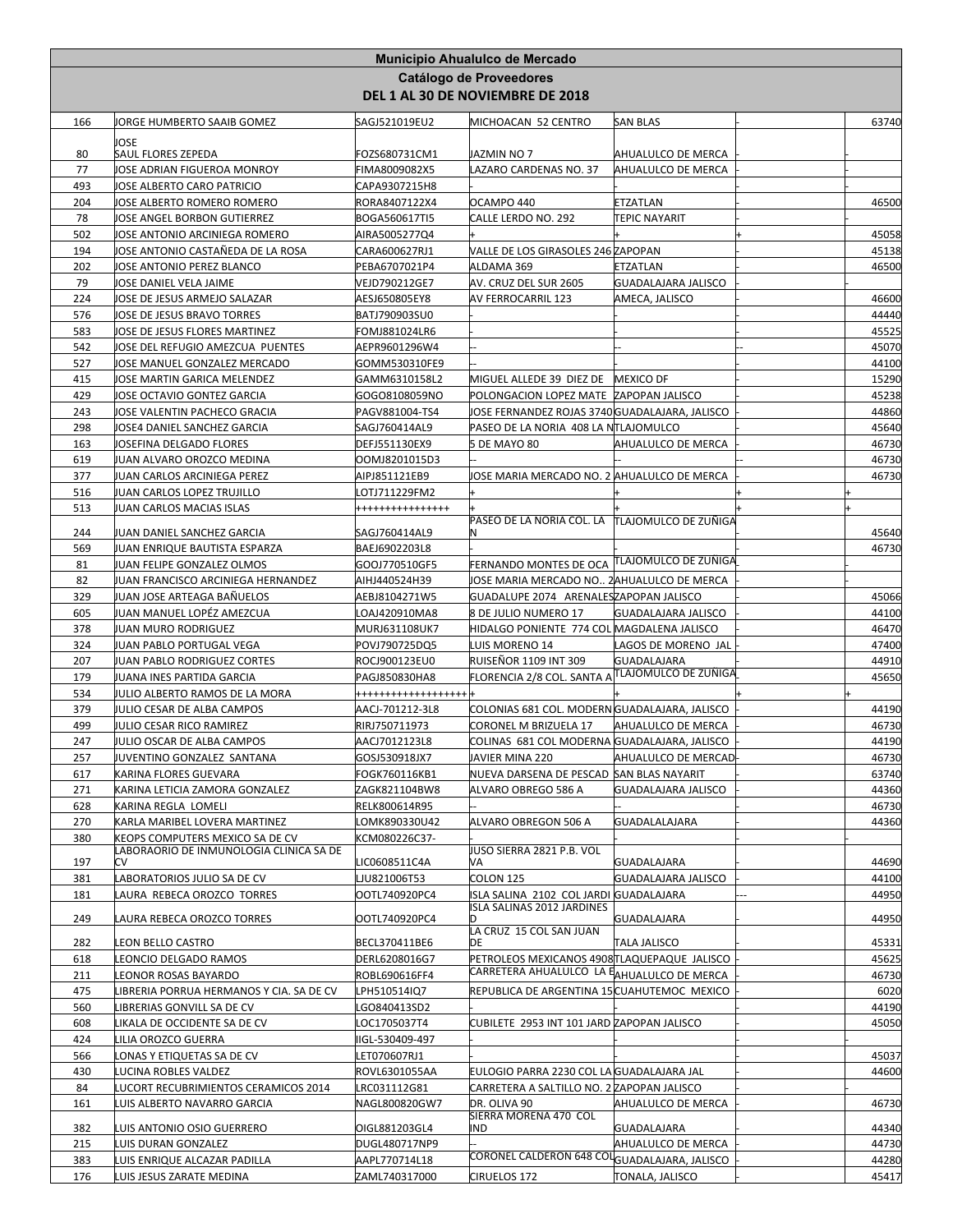|            |                                                                                    |                                | <b>Municipio Ahualulco de Mercado</b>                                 |                                   |            |                |
|------------|------------------------------------------------------------------------------------|--------------------------------|-----------------------------------------------------------------------|-----------------------------------|------------|----------------|
|            |                                                                                    |                                | <b>Catálogo de Proveedores</b>                                        |                                   |            |                |
|            |                                                                                    |                                | DEL 1 AL 30 DE NOVIEMBRE DE 2018                                      |                                   |            |                |
| 570        | LUIS ROBERTO RUEDA MONTOYA                                                         | RUML5011087G0                  |                                                                       |                                   |            | 44180          |
| 85         | UZ ANGELICA GUTIERREZ BECERRA                                                      | GUBL700602IL8                  | JOSEFA ORTIZ DE<br>DOMINGUEZ                                          | AHUALULCO DE MERCA                |            |                |
| 561        | LUZ EMITIDA POR DIOD OS DE MEXICO SA DE CV                                         | LED111208H83                   | PASEO DE ESTELA 20                                                    |                                   |            | 28978          |
| 292        | LUZ LETICIA LOPEZ AQUINO                                                           | LOAL710503H69                  | JAVIER MINA 16 COL.CENTRO AHUALULCO DE MERCA                          |                                   |            | 46730          |
| 156        | MA ANTONIA NUÑEZ GOMEZ                                                             | NUGA590509CL2                  | MORELOS 137                                                           | AHUALULCO DE MERCA                |            | 46730          |
| 229        | MA DE JESUS OROZCO ZAMUDIO                                                         | 00ZJ631224AN9                  |                                                                       |                                   |            |                |
| 506        | MA DEL RUBI VIDRIO GARCIA                                                          | VIGR731006R75                  |                                                                       |                                   |            |                |
| 520        | MA ELENA VENEGAS PEREZ                                                             | VEPE6107066U3                  |                                                                       |                                   |            |                |
| 384<br>256 | MA LUISA ANSALDO AVILA<br>MA. ANTONIA NUÑEZ GOMEZ                                  | AAAL541222JFA<br>NUGA590509CL2 | SUSANA GOMEZ PALAFOX 54 ZAPOPAN, JALISCO<br>MORELOS 137               | AHUALULCO DE MERCA                |            | 45079<br>46730 |
|            |                                                                                    |                                | RIO TOMATLAN 552 INT A                                                |                                   |            |                |
| 441        | MA. DE LA LUZ BUENROSTRO SOLORZANO                                                 | BUSL670510PQA                  | COL                                                                   | TLAQUEPAQUE                       |            | 45590          |
| 473        | MA. DEL RAYO ZAMBRANO DIAZ                                                         | ZADR640517N54                  | HERRERA Y CAIRO 78                                                    | AHUALULCO DE MERCA                |            | 46730          |
|            |                                                                                    |                                |                                                                       |                                   |            |                |
| 86         | MA. ELENA PEREZ SOLORIO                                                            | PESE461031FQ3                  | JOSEFA ORTIZ DE<br><b>DOMINGUEZ</b>                                   | AHUALULCO DE MERCAD<br>O JALISCO  |            |                |
| 573        | MA. LUISA ANSALDO AVILA                                                            | AAAL541222JFA                  | SUSANA GOMEZ PALAFOX 54 ZAPOPAN                                       |                                   |            | 46730          |
| 584        | MA. REBECA RAMOS LOMELI                                                            | RALR611231RL0                  |                                                                       |                                   |            | 44950          |
| 518        | MACEDONIO MOISES SIERRA MURO                                                       | SIMM810720AH3                  |                                                                       |                                   |            |                |
| 556        | MAGUCE SA DE CV                                                                    | MAG150311Q80                   |                                                                       |                                   |            | 45402          |
| 88         | MANUEL ANONIO PALOMO ACEVEDO                                                       | PAAM860409BJ6                  | VOLCAN USULUAN 55                                                     | GUADALAJARA JALISCO               |            |                |
| 87         | MANUEL ANONIO PALOMO ACEVEDO                                                       | PAAM860409BJ6                  | VOLCAN USULUAN 55                                                     | GUADALAJARA JALISCO               |            |                |
| 89<br>312  | MARCO ANTONIO AVILA RAMIREZ<br>MARCO ANTONIO FERNANDEZ LLAMAS                      | AIRM731127PJ5<br>FELM890905IZ8 | SAB CARLOS NO. 31                                                     | TLAQUEPAQUE JALISCO               |            |                |
| 385        | MARGARITO SANCHE LOPEZ                                                             | SALM660410AG3                  | CARRETERA EL VERDE 2100 C  EL SALTO, JALISCO                          |                                   |            | 45694          |
| 160        | MARIA CELINA BARAJAS SALDATE                                                       | BASC690809S53                  | JAVIER MINA 1                                                         | AHUALULCO DE MERCA                |            | 46730          |
| 90         | MARIA DE LA LUZ MUÑOZ                                                              | PEML750615FN8                  | HERRERA Y CAIRO 6                                                     | AHUALULCO DE MERCA                |            |                |
| 91         | MARIA DE LA LUZ PEREZ MUÑOZ                                                        | <b>PEML750615FN8</b>           | HERRERA Y CAIRO 6                                                     | AHUALULCO DE MERCA                |            |                |
| 416        | MARIA DE LOS ANGELES MARTINEZ ESCAMILLA                                            | MAEA540802JB8                  | PLAYA VILLA DEL MAR 16B C MEXICO DF                                   |                                   |            | 8830           |
| 577        | MARIA DEL CARMEN SANTOYO LOZANO                                                    | SALC660614C61                  | AV JAVIER MINA INT MERCAD GUADALAJARA                                 |                                   |            | 44360          |
| 504        | MARIA DEL ROCIO CAMARENA FIGUEROA                                                  | CAFR840424684                  |                                                                       |                                   |            |                |
| 612        | MARIA DEL ROSARIO OCHOA DIAZ                                                       | OODR640713G37                  |                                                                       |                                   |            | 55240          |
| 450<br>503 | MARIA DEL SOCORRO GARCIA GOMEZ<br>MARIA EL ROCIO CAMARENA FIGUEROA                 | GAGS7106273V0<br>CAFR840424684 | MANUEL ACUÑA 55 CENTRO  AHUALULCO DE MERCAD                           |                                   |            | 46730<br>45020 |
| 189        | MARIA ELSA ESPARZA TADEO                                                           | EATE631019ET1                  | JAVIER MINA 90                                                        | AHUALULCO                         |            | 46730          |
| 92         | MARIA ENGRACIA GUTIERREZ PRECIADO                                                  | GUPE6003155P7                  | PROLONGACION 5 DE MAYO                                                | AHUALULCO DE MERCA                |            |                |
| 458        | MARIA ESPERANZA RAMIREZ LOPEZ                                                      | RALE420505P85                  | CALZADA DEL EJERCITO 13711 <mark>GUADALAJARA JAL</mark>               |                                   |            | 44430          |
| 93         | MARIA ESPINOZA HUERTA                                                              | EIHM5402017EA                  | SAN MARTIN NO. 525                                                    | <b><i>FLAQUEPAQUE JALISCO</i></b> |            |                |
| 611        | MARIA ESTELA NUCI HERRERA                                                          | NUHE571110269                  |                                                                       |                                   |            | 45180          |
| 94         | MARIA EUGENIA LOPEZ RUIZ                                                           | LORE-581223-PZA                | ESTEBAN ALATORRE 653                                                  | GUADALAJARA JALISCO               |            |                |
| 597        | MARIA GABRIELA SALCEDO ACOSTA<br>MARIA GEORGINA REYES MARES                        | SAAG-890619-EB4                | ALDAMA 46                                                             | <b>GUADALAJARA</b>                |            |                |
| 213<br>240 | MARIA GUADALUPE NUÑO CORONA                                                        | MARG760315JN2<br>NUCG7409038D3 | MORELOS 342                                                           | AHUALULCO DE MERCA                |            | 44250<br>46730 |
| 533        | MARIA GUADALUPE RAMIRREZ LOPDZ                                                     | RALG781218955                  |                                                                       |                                   |            |                |
| 531        | MARIA GUADALUPE RIVERA MORA                                                        | RIMG710212II9                  | ANGULO 12 Z                                                           | GUADALAJARA JAL                   |            | 44280          |
| 165        | MARIA GUADALUPE VIZCARRA ROBLES                                                    | VIRG921006BS1                  |                                                                       |                                   |            |                |
| 310        | MARIA ISABEL NUÑEZ CHAVARIN                                                        | NUCI910619960                  |                                                                       |                                   |            | 46730          |
| 386        | MARIANA AGRAS ORTIZ                                                                | AAOM870122-GA3                 |                                                                       |                                   |            |                |
| 233        | MARICELA VALENCIA DELGADILLO                                                       | VADM740604L29                  | H. ROMERO 22 B CENTRO<br>CERRO DEL TORTUGUERO 154TLAJOMULCO DE ZUÑIGA | AMECA JAL.                        |            | 46600          |
| 387<br>388 | MARIO BECERRIL SANDOVAL<br>MARIO ESAU BECERRIL TALAVERA                            | BESM730410PK5<br>BETM960120987 | FRANCISCO I. MADERO 427                                               | <b>GUADALAJARA</b>                |            | 45653<br>44100 |
| 307        | MARIO ROMERO REYES                                                                 | RORM-451101--                  | MERCADO 50 COL. CENTRO                                                | AHUALULCO DE MERCA                |            | 46730          |
| 232        | MARISARCOS DE GUADALAJARA SA DE CV                                                 | MGU970125UBA                   | CALZADA LAZARO CARDENAS ZAPOPAN JALISCO                               |                                   |            | 45040          |
| 95         | MARTHA CRUZ ALVAREZ VALDEZ                                                         | AAVM500929PF3                  | JUAREZ 117                                                            | SAN BLAS NAYARIT                  |            |                |
| 528        | MARTHA ELODIA LEDEZMA MARTINEZ                                                     | LEMM7302236J9                  |                                                                       |                                   |            | 46760          |
| 246        | MARTHA LAURA DIAZ LEPE                                                             | DILM6104146U0                  | AMADO NERVO 6                                                         | AHUALULCO DE MERCA                |            | 46730          |
| 285        | MARTHA LUCIA REOS RUIZ                                                             | RERM780401839                  | MESA CENTRAL 757 SAN VIC GUADALAJARA JALISCO                          |                                   |            | 44330          |
| 192        | MARTIN CHAVEZ UREÑA                                                                | CAUM660414BT1                  | ESMERALDA 2194                                                        | GUADALAJAR                        |            | 44550          |
| 96         | MARTIN HERRERA HILDA BERENICE                                                      | MAHH8102266U4                  | JESUS URUETA 1423-A                                                   | GUADALAJARA JALISCO               |            |                |
| 295        | MAYOREO DE AUTOPARTES Y ACEITES SA DE CV<br>MAYOREO DE REFRIGERACION Y MAQUINAS SA | MAAO61019Q87                   | LIBERTAD 39 INT 18 MEXICAL GUADALAJARA<br>MEXICALZINGO 1895 COL. AM   |                                   |            | 44180          |
| 389        | DE                                                                                 | MRM-001124-2W2                 |                                                                       | GUADALAJARA, JALISCO              | 3338255964 | 44160          |
| 230        | MEOSA CONSTRUCCIONES SA DE CV                                                      | MCO0410289C6                   | FUNDIDOR 5984 COL ARTESA TLAQUEPAQUE JAL.                             |                                   |            | 45598          |
| 517        | MGUEL ANGEL RODRIGUEZ CASTILLO                                                     | ROCM830322FM6                  |                                                                       |                                   |            |                |
| 601<br>168 | MIGUEL ALEJANDRO ESTRADA SOLIS<br>MIGUEL ANGEL ARCINIEGA PEREZ                     | EASM820309FE0<br>AIPM780323NS9 | PRIVADA GALEANA 28                                                    | AHUALULCO DE MERCA                |            | 46730<br>46730 |
| 455        | MIGUEL ANGEL BELLO CAMACHO                                                         | BECM6907078Q9                  | LA CRUZ 15 SAN JUAN DE LOS∏ALA JALISCO                                |                                   |            | 45301          |
|            |                                                                                    |                                |                                                                       |                                   |            |                |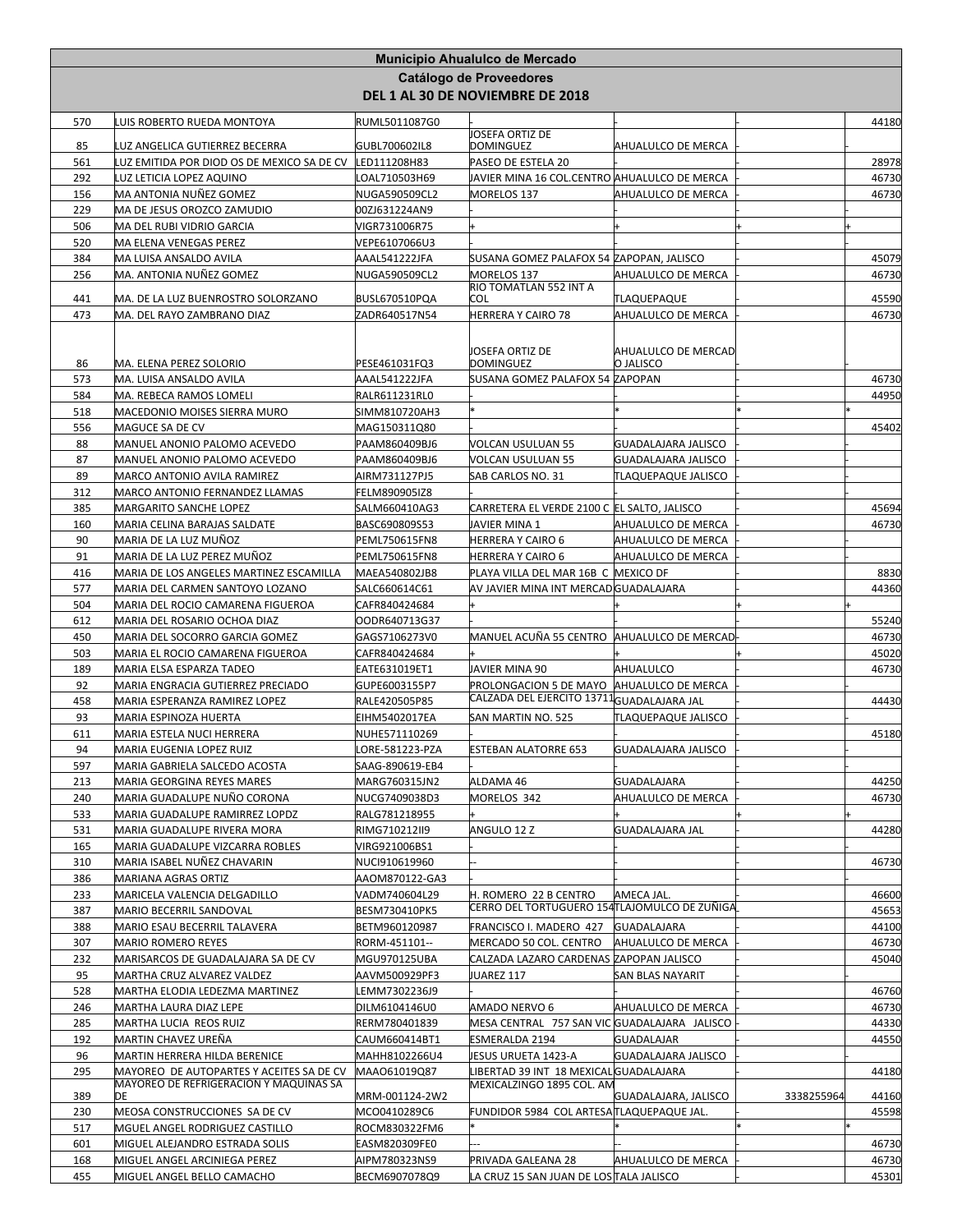|            |                                                                        |                                  | Municipio Ahualulco de Mercado                                     |                                    |                |
|------------|------------------------------------------------------------------------|----------------------------------|--------------------------------------------------------------------|------------------------------------|----------------|
|            |                                                                        |                                  | <b>Catálogo de Proveedores</b><br>DEL 1 AL 30 DE NOVIEMBRE DE 2018 |                                    |                |
| 325        | MIGUEL ANGEL CORDERO ESPARZA                                           | COEM8208218D4                    |                                                                    |                                    |                |
| 532        | MIGUEL ANGEL RODRIGUEZ CASTILLO                                        | ROCM830322FM6                    |                                                                    |                                    | 46730          |
| 590        | MIGUEL ANGEL SALAZAR RODRIGUEZ                                         | SARM631015BE3                    | ALVARO OBREGON 586                                                 | <b>GUADALAJARA</b>                 | 44360          |
| 293<br>592 | MIGUEL ANGEL SANTIBAÑEZ BAUTISTA<br>MIGUEL ANGEL SERRATOS TPRRES       | SABM780131GQ8<br>SETM-51111-22M8 | VELISARIO DOMINGUEZ 2577 GUADALAJARA, JALISCO                      |                                    | 44300          |
| 316        | MIGUEL OSWALDO CORDERO ESPARZA                                         | COEM8208218D4                    |                                                                    |                                    | 46730          |
| 97         | MINISUPER LA GUADALUPANA S DE RL                                       | MGU051121QFA                     | JUAREZ 75                                                          | AHUALULCO DE MERCA                 |                |
| 564        | MIOGUEL ANGEL RODRIGUEZ CASTILLO                                       | ROCM830322FM6                    | AHUALULCO DE MERCADO JA AHUALULCO DE MERCA                         |                                    | 46730          |
| 209        | MOB CONEXIONES DE PVC SA DE CV                                         | MCP0105213Y8                     | AV VALLARTA 2829 INT 2 SAN TLAQUEPAQUE JAL                         |                                    | 45601          |
| 171        | MOISES ISRAEL PINEDA PARRA                                             | <b>PIMM800728VB8</b>             |                                                                    |                                    | 46730          |
| 464        | MORPHOS CLINICA GRAFICA S DE RL DE CV                                  | MCG090902413                     | ALLENDE 221 PTE                                                    | TOTOTLAN JALISCO                   | 47730          |
| 595        | MOTO BOMBAS Y MAQUINARIA SA DE CV<br>MUNICIPIO DE AHUALULCO DE MERCADO | MBM-130315-Q86                   |                                                                    |                                    |                |
| 265        | JALISCO                                                                | MAM850101QE3                     | DR GONZALEZ MADRID 11                                              | <b>AHUALULCO DE MERCA</b>          | 46730          |
| 98         | NANOS TOTAL CARE SA DE CV                                              | NTC131107FU9                     | PRIVADA MEXICO 139                                                 | <b>AHUALULCO DE MERCA</b>          |                |
| 477        | NEGOZZIARE S DE RL DE CV                                               | NEG071207LW6                     | MOLINA 59 COL CENTRO                                               | GUADALAJARA                        | 44100          |
| 563        | NORBERTO VERGARA ARANA                                                 | <b>VEAN720922SUB</b>             |                                                                    |                                    |                |
| 99         | NORMA SOFIA DEL PILAR VEGA VAZQUEZ                                     | VEVN830528QYO                    | PERIFERICONORTE 1087                                               | ZAPOPAN JALISCO                    |                |
| 299        | NPMPROFESIONISTAS ASOCIADOS                                            | NPA1209282L8                     | PASEO DE LA CIMA 3609 CO ZAPOPAN JALISCO                           |                                    | 45129          |
| 100        | NUEVA WALMART DE MEXICO S DE RL DE CV                                  | NWM9709244W4                     | NEXTENGO NO. 78                                                    | DISTRITO FEDERAL MEXI              |                |
| 255        | NURP CONSTRUCTORA S DE RL DE CV<br>OFELIA ALVAREZ GRAGEDA              | NCO111130NK5                     | JUAREZ 59<br><b>CENTRO</b>                                         | AHUALULCO DE MERCA                 | 46730          |
| 472        |                                                                        | AAGO470725BC3                    | EMILIO CARRANZA 227 COL CAHUALULCO DE MERCA                        |                                    | 46730          |
| 101        | OFFICE DEPOT MEXICO SA DE CV                                           | ODM950324V2A                     | JUAN<br>SALVADOR AGRAZ 101                                         | <b>DISTRITO FEDERAL</b>            |                |
| 481        | OMAR AGUIRRE MENDOZA                                                   | AUMO730202SY7                    | AV. GUADALAJARA 50 LA VENZAPOPAN JALISCO                           |                                    | 45221          |
| 102        | OMAR VILLA RODRIGUEZ                                                   | VIRO840323346                    | ABASOLO NO. 62                                                     | <b>AHUALULCO DE MERCA</b>          |                |
| 103        | OPENING BUSINESS COMERCIALIZADORA SA DE C OBC100524622                 |                                  | PEDRO LOZA NO. 731                                                 | GUADALAJARA JALISCO                |                |
| 446        | OPERADORA DE FRANQUICIAS ALSEA SAPI DE CV                              | OFA-9210138U1                    |                                                                    |                                    |                |
| 627        | OPERADORA FARMACEUTICA DE CHIAPAS SAPI DECFC110121742                  |                                  | AV BAJA CALIFORNIA 255 EDICD MEX                                   |                                    | 6100           |
| 190        | OPERADORA OMX SA DE CV                                                 | OOM960429832                     | PROLONGACION REFORMA 1 SANTA FE CUAJIMALPA D                       |                                    | 5348           |
| 541        | ORGANISMO PUBLICO DESCENTRALIZADO HOSPITOPO9704109Y3                   |                                  | CORONEL CALDERON 777 COLGUADALAJARA JALISCO                        |                                    | 4280           |
| 522        | ORGANIZACION MUNDO INFANTIL<br>INTERNACIONA                            | +OMI130211QR3                    |                                                                    |                                    |                |
| 390        | ORNELAS MAQUINAS DE COSER SA DE CV                                     | OMC900613FY5                     | REVOLUCION 561 ANALCO                                              | GUADALAJARA JALISCO                | 44450          |
|            |                                                                        |                                  | CALZADA DE EJERCITO 1305                                           |                                    |                |
| 419<br>391 | OSCAR DANIEL ARAMBULA LECHUGA                                          | AALO891015KU5<br>GUSO-800425-3B3 | 10.                                                                | <b>GUADALAJARA</b>                 | 44430<br>44190 |
| 188        | OSCAR GUTIERREZ SALCEDO<br>OSCAR RAFAEL GUEVARA RIVERA                 | GURO740405HA5                    | AV. DEL FEDERALISMO SUR 8 GUADALAJARA, JALISCO<br>JUAREZ 328       | <b>ETZATLAN</b>                    | 46500          |
| 290        | OSWALDO MANUEL HERNANDEZ RAMIREZ                                       | HERO820627PY8                    | ALVARO OBREGON 179                                                 | <b>AHUALULCO DE MERCAD</b>         | 46730          |
| 294        | PAGINA TRES SA                                                         | PTR980813TT8                     | CALZADA DEL AGUILA 81 -Z                                           | <b>GUADALAJARA</b>                 | 44190          |
| 580        | PALOMA EUGENIA CRUZ MACIAS                                             | CUMP811104U86                    |                                                                    |                                    | 28047          |
| 105        | PANORAMA SA DE CV                                                      | OAB830701NF1                     | I GUADALUPÉ ZUNO 2045                                              | GUADALAJARA JALISCO                |                |
| 526        | PARTES, UNIDADES LUMINICAS Y HERRAJES<br>NACIO                         | ++++++++++++                     |                                                                    |                                    |                |
| 392        | PATRICIA MARGARITA GONZALEZ SALAZAR                                    | GOSP640611526                    | TAMAULIPAS 1293 COL SAN GUADALAJARA JALISCO                        |                                    | 44260          |
| 106        | PATRICIA MIRELLA GUZMAN ACEVES                                         | GUAP740430V75                    | HIDALGO 432                                                        | TONALA JALISCO                     |                |
| 167        | PEDRO DIAZ BOLAÑOS                                                     | DIBP700104Q62                    | AV MEXICO 50 CENTRO                                                | AHUALULCO DE MERCA                 | 46730          |
| 155        | PEDRO NUÑO RODRIGUEZ                                                   | NERP790310957                    | JUAREZ 59                                                          | AHUALULCO DE MERCAD                | 46730          |
| 193        | PEDRO SANCHEZ MARTINEZ                                                 | SAMP491110970                    | CTO DE LAS FLORES 25                                               | ZAPOAPN                            | 45202          |
| 108        | PEREZ GONGORA Y ASOCIADOS SC                                           | PGA930201MI6                     | DR. COSS NO. 623 SUR                                               | MONTERREY NUEVO LEO                |                |
| 107        | PEREZ GONGORA Y ASOCIADOS SC                                           | PGA930201MI6                     | DR. COSS NO. 623 SUR                                               | MONTERREY NUEVO LEO                |                |
| 440        | PEREZ OROZCO & ROBLES S.C.                                             | POA111015HC6                     | PARQUE DE LAS ESTRELLAS 28 GUADALAJARA JALISCO                     |                                    | 44510          |
|            |                                                                        |                                  | <b>AGUSTIN RIVERA 90</b>                                           |                                    |                |
| 109<br>393 | PERJARUSA SA DE CV<br>PETROMAX SA DE CV                                | PER900508E74<br>PET040903-DH1    | AUTOPISTA GDL-ZAPOTLANEJ TONALA, JALISCO                           | LAGOS DE MORENO JAL                | 45400          |
| 546        | PINTASUR, S.A. DE C.V.                                                 | PIN015079I3                      |                                                                    |                                    |                |
| 572        | PIO COMERCIAL Y CONSTRUCTORA SA DE CV                                  | PCA151203KP4                     |                                                                    |                                    | 45650          |
|            | PLASENCIA CAMIONES DE GUADALAJARA SA DE                                |                                  |                                                                    |                                    |                |
| 525        | cv                                                                     | +++++++++++++                    | CALZADA FEDERALISMO NO.                                            |                                    |                |
| 110        | PLASTICOS RODOLFO MAJARRO SA DE CV                                     | PRM0001178IA                     |                                                                    | GUADALAJARA, JALISCO               |                |
| 111        | PLAYERAS Y MAS SA DE CV                                                | PMA970108KX3                     | AV. MEXICO 2500                                                    | GUADALAJARA JALISCO                |                |
| 467        | PORVEEDORA DE AUTOPARTES Y SERVICIOS SA DEPAS000505JC7                 |                                  | GANTE 19 COL AGUA AZUL                                             | GUADALAJARA JALISCO                | 44430          |
| 112        | PRECATSI SA DE CV                                                      | PER120918BV1                     | <b>CUBILETE NO. 2953-101</b>                                       | ZAPOPAN JALISCO                    |                |
| 555        | PREFABRICADOS MATERIALES Y PISOS SA DE CV                              | PMP800611G46                     |                                                                    |                                    | 45230          |
| 394        | PREMIUM RESTAURANT BRANDS S DE RL DE CV                                | PRB100802-H20                    | PASEO DE LOS TAMARINDOS MEXICO                                     |                                    | 5120           |
| 113<br>114 | PROMOCROM SA DE CV<br>PROTECNIA VESUBIO SC DE RL DE CV                 | PRO121204CA7<br>PVE1208257S7     | <b>CUATITLAN NO. 684</b><br>VOLCAN VESUBIO NO. 6570                | ZAPOPAN JALISCO<br>ZAPOPAN JALISCO |                |
|            | PROVEEDORA DE AUTOPARTES Y SERVICIOS SA                                |                                  |                                                                    |                                    |                |
| 468        | DE                                                                     | PAS0000505JC7                    | GANTE 19 COL AGUA AZUL                                             | <b>GUADALAJARA JAL</b>             | 44430          |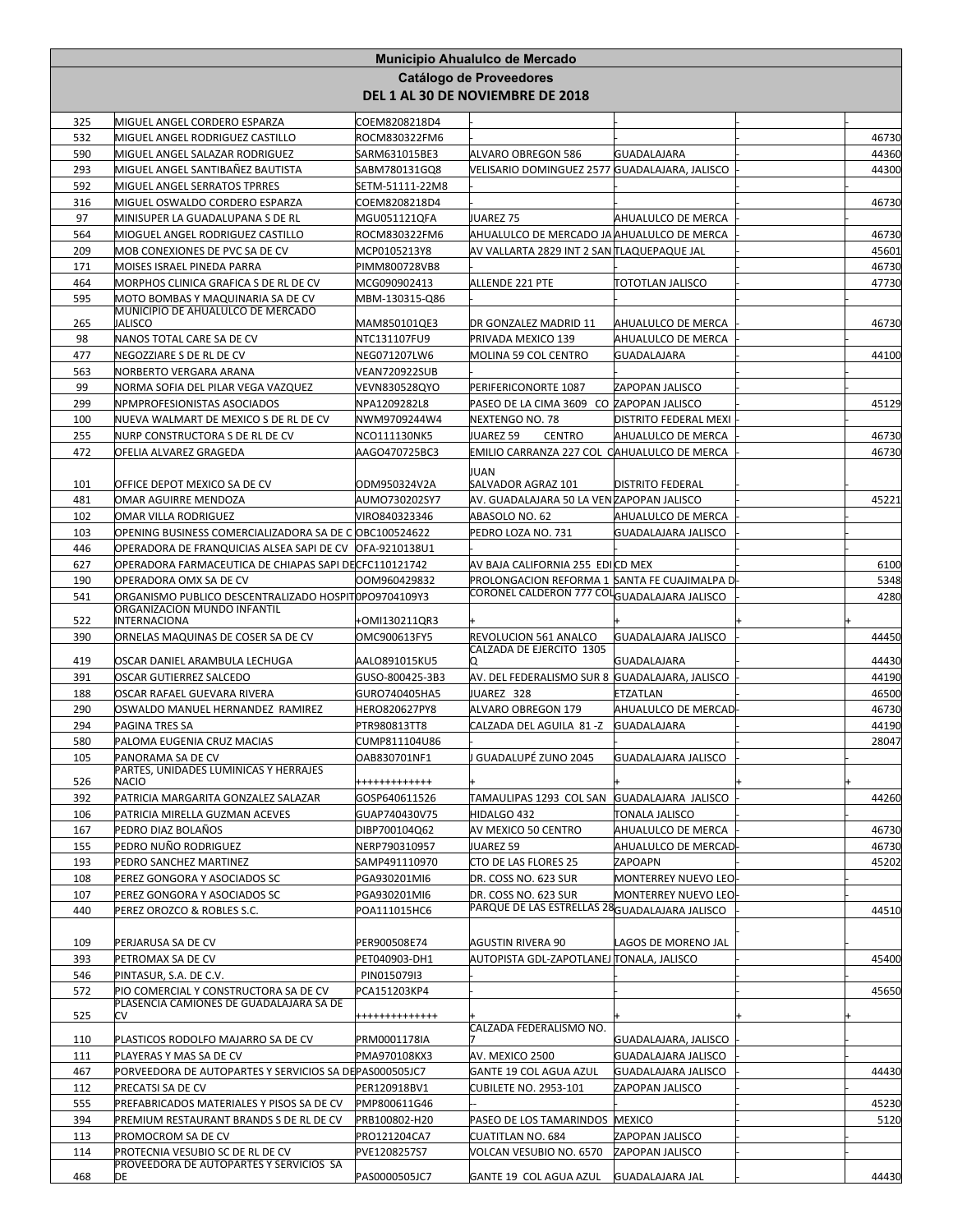|            |                                                                                          |                                       | Municipio Ahualulco de Mercado                                                |                                    |          |       |
|------------|------------------------------------------------------------------------------------------|---------------------------------------|-------------------------------------------------------------------------------|------------------------------------|----------|-------|
|            |                                                                                          |                                       | Catálogo de Proveedores                                                       |                                    |          |       |
|            |                                                                                          |                                       | DEL 1 AL 30 DE NOVIEMBRE DE 2018                                              |                                    |          |       |
| 562        | PROVEEDORA DE EQUIPOS PARA ALUMBRADO S<br>D                                              |                                       |                                                                               |                                    |          | 45060 |
| 486        | PROYECISTAS EN CONSTRUCCION SA DE CV                                                     | PEA031216LL8<br>PCO020619784          | PUERTO DE SAN BLAS 98 COL ZAPOPAN<br>CARRETERA GUADALAJARA                    | <b>TALA</b>                        |          | 45300 |
| 208        | PROYECTISTAS EN CONSTRUCCION SA DE CV                                                    | PCO020619784                          | KM 46 CRUCERO TALA EL REF TALA                                                |                                    |          | 45300 |
| 609        | PROYECTOS Y TECNOLOGIAS PLANET SA DE CV                                                  | PTP180316DT4                          | LOPEZ COTILLA 160 CENTRO GUADALAJARA                                          |                                    |          | 44100 |
| 115        | QUALITAS COMPAÑÍA DE SEGUROS SA DE CV                                                    | QCS931209G49                          | JOSE MARIA CASTORENA NO.  MEXICO D.F.                                         |                                    |          |       |
| 116        | R MOTORS SA DE CV                                                                        | RMO1104155B7                          | MANUEL J CLUTHIER NO. 476 ZAPOPAN JALISCO                                     |                                    |          |       |
|            | RA                                                                                       |                                       |                                                                               |                                    |          |       |
| 117        | DIOMOVIL DIPSA SA DE CV<br>RAFAEL CORONA ANDRADE                                         | RDI841003QJ4                          | LAGO ZURICH NO. 245<br>AMADO NERVO 6 INT A                                    | MEXICO D.F.<br>AHUALULCO DE MERCAD |          |       |
| 159<br>395 | RAFAEL EDUARDO ALVAREZ RAMIREZ                                                           | COAR560513VE1<br>AARR8704066V4-       |                                                                               |                                    |          | 46730 |
| 235        | RAFAEL RODRIGUEZ LOPEZ                                                                   | ROLR670402IA6                         | ALVARO OBREGON 54                                                             | AHUALULCO DE MERCA                 |          | 46730 |
| 118        | RAMON ROMERO CARDENAS                                                                    | ROCR390819K15                         | <b>INDEPENDENCIA NO. 218</b>                                                  | ETZATLAN JALISCO                   |          |       |
| 558        | RAMON SALCIDO LEDEZMA                                                                    | SALR540609K55                         |                                                                               |                                    |          | 44360 |
| 396        | RANCHO AGRICOLA EL NOVILLERO SPR DE RL DE CRAN150326-5YA                                 |                                       | KM 11 CARRETERA AHUALULCAHUALULCO DE MERCA                                    |                                    |          | 46730 |
| 119        | RANCHO LA TARJEA S DE PR DE RL                                                           | RAT0602247G0                          | CARR AHUALULCO ETZALAN KAHUALULCO DE MERCA                                    |                                    |          |       |
| 479        | RASTRO GARIBAY SA DE CV                                                                  | RGA0605094Y9                          | CARRETERA EL REFUGIO SAN<br>AVENIDA REVOLUCION 2123 LGUADALAJARA JALISCO      | <b>ETZATLAN JALISCO</b>            |          | 46500 |
| 318<br>551 | RAUL RUELAS RODRIGUEZ<br>RAUL RUELAS RODRGUEZ                                            | <b>RURR550211AP6</b><br>+++++++++++++ |                                                                               |                                    |          | 44800 |
| 397        | REAL TONALTECAS SA DE CV                                                                 | RTO030718-E84                         | AV TONALTECAS NTE 60 COL. [TONALA, JALISCO                                    |                                    |          | 45400 |
| 120        | REBECA CASTILLO DIAZ                                                                     | CADR740703KB5                         | CANAAN 3482                                                                   | GUADALAJARA JALISCO                |          |       |
| 311        | RED DISEÑA CONSULTORES S. DE R. L. DE C.V.                                               | RDC120625PL7                          | QUEBRADA 2637 BOSQUES DGUADALAJARA                                            |                                    |          | 44540 |
| 398        | REFACCIONARIA ALCARAZ SA DE CV                                                           | RAL860225R97                          | AV LOS ANGELES 443 COL SA GUADALAJARA                                         |                                    |          | 44460 |
| 328        | REFACCIONARIA MARIO GARCIA SA DE CV                                                      | RMG860304Q92                          | DR PEREZ ARCE 27 GENERALGUADALAJARA                                           |                                    |          | 44810 |
| 399        | REFACCIONARIA ROGELIO SA DE CV                                                           | RRO-791121-AX4                        |                                                                               |                                    |          |       |
| 331        | REFACCIONES NEZA SA DE CV                                                                | RNE960723BV7                          | AV RIO CONSULADO 1500 INT DELEG GUSTAVO A MAD<br>CALZADA 5 DE FEBRERO 178     |                                    |          | 7870  |
| 457        | REFACCIONES Y ACOPLAMIENTOS SA DE CV                                                     | RAC821016TY0                          | О                                                                             | GUADALAJARA                        |          | 44430 |
| 456        | RENE VIRGEN ENRIQUEZ                                                                     | VIER650528HV6                         | VOCAN POPOCATEPTL 6558 I ZAPOPAN JALISCO<br>AVENIDA FEDERALISMO SUR           |                                    |          | 45070 |
| 579        | RESTAURANTE EL PARGO DEL PACIFICO SA DE CV RPP850118C67                                  |                                       |                                                                               | <b>GUADALAJARA</b>                 |          | 44190 |
| 121        | RICARDO CORONA ORTIZ                                                                     | COOR650426DF0                         | MORELOS 184                                                                   | AHUALULCO DE MERCA                 |          |       |
| 315        | RICARDO VIZARRA PEREZ                                                                    | VIPR630403PA9                         | IOSE MARIA MERCADO 212 IN <sub>AHUALULCO DE MERCA</sub>                       |                                    |          | 46730 |
| 122        | RINES Y LLANTAS LOS ANGELES SA DE CV                                                     | RKA131209Q89                          | LOS ANGELES 357                                                               | GUADALAJARA JALISCO                |          |       |
| 484        | RITA MARIA NOELIA SANTOS ACEVEDO                                                         | SAAR740116LW9                         | TULIPAN 160 INTERIOR 5 A VTONALA JALISCO<br>BOULEVARD MANUEL AVILA CMEXICO DF |                                    |          | 45403 |
| 261<br>123 | ROAD MACHINERY CO SA DE CV<br>ROBERTO ALVAREZ TAPIA                                      | RMA910702IW1<br>AATR690327R90         | SINALOA 65                                                                    | SAN BLAS NAYARIT                   |          | 11000 |
| 565        | ROBERTO DE JESUS OROZCO CERVANTES                                                        | PPCR5102076N5                         | PENSADOR MEXICANO 1270 CGUADLAJAJARA                                          |                                    |          | 44410 |
| 459        | ROBERTO JIMENEZ JIMENEZ                                                                  | JIJR580607L6A                         | KM 5.63 CARRETARA AMECA AMECA                                                 |                                    |          | 46600 |
| 613        | ROCA AUTOMOTRIZ VALLARTA SA DE CV                                                        | RVA9207275N0                          |                                                                               |                                    |          | 45018 |
| 400        | RODOLFO CARLOS TORRES GUTIERREZ                                                          | TOGR850731NC7                         | MISION DE SAN IGNACIO 28 IZAPOPAN JALISCO                                     |                                    |          | 45030 |
| 175        | ROGELIO SIRAHUEN II PALOMERA JIMENEZ                                                     | PAJR710217JQ3                         | <b>DONATO GUERRA 274</b>                                                      | GUADALAJARA, JALISCO               | 36139563 | 44100 |
| 237        | ROQUE CALZADA LEPE                                                                       | CALR710809T10                         | JUAREZ 318 CENTRO<br>AV INDUSTIRAL                                            | AHUALULCO DE MERCA                 |          | 46730 |
| 482        | ROSARIO MENDOZA MACEDO                                                                   | MEMR531218RH2                         | METALULRGIC                                                                   | ZAPOPAN                            |          | 45130 |
| 258        | RUBEN LOMELI LOZA                                                                        | OLR6501021A6                          | VENTURA ANAYA 518                                                             | GUADALAJARA JAL                    |          | 44730 |
| 238        | RYPAOSA SA DE CV                                                                         | RYP881005B11                          | AV MANUEL GOMEZ MORIN STLAQUEPAQUE<br>NIÑOS HEROES 2987 LOC 4                 |                                    |          | 45598 |
| 201        | SAFE REFACCIONES EUROPEAS SA DE CV                                                       | SRE110418TL9                          | JA                                                                            | GUADALAJARA                        |          | 44520 |
| 435        | SALUD DIGNA PARA TODOS IAP                                                               | SDT031013132                          | PALIZA SUR 87                                                                 | <b>CENTRO</b>                      |          | 8000  |
| 269        | SALVADOR ESTRADA GARCIA                                                                  | EAGS5706185Q1                         | CALLE ALVARO OBREGON 550 GUADALAJARA                                          |                                    |          | 44360 |
| 259        | SALVADOR GERARDO HURTADO MUÑOZ                                                           | HUMS761220EY9                         | RAMON CORONA 274 INT2 C ETZATLAN JALISCO                                      |                                    |          | 46500 |
|            |                                                                                          |                                       |                                                                               | IАН                                |          |       |
| 124        | SALVADOR RAMIREZ ZEPEDA                                                                  | RAZS570724615                         | GUADALUPE VICTORIA NO. 7 JALISCO                                              | UALULCO DE MERCADO                 |          |       |
| 537        | SALVADOR SAHAGUN GODINEZ                                                                 | ++++++++++++++++                      |                                                                               |                                    |          |       |
| 125        | SANDRA JACQUELINE LOMELI GODINEZ                                                         | LOGS8003196Y7                         | PLAN DE SAN LUIS 3353                                                         | TLAQUEPAQUE JALISCO                |          |       |
| 183        | SARA ELENA ESPARZA AVALOS                                                                | EAAS751011JC0                         |                                                                               | AHUALULCO DE MERCA                 |          | 46730 |
| 126        | SARA GARCIA LUPERCIO                                                                     | GALS520922687                         | ZARAGOZA 242                                                                  | ETZATLAN JALISCO                   |          |       |
| 521        | SAUL FRAGOZA GONZALEZ                                                                    | FAGS9810053C4                         |                                                                               |                                    |          |       |
| 336        | SECRETARIA DE DESARROLLO TERRITORIAL Y URBREE9804272F1                                   |                                       | FRAY ANTONIO ALCALDE 191 GUADALAJARA                                          |                                    |          | 44270 |
| 174<br>49  | SECRETARIA DE PLANEACION, ADMINISTRACION YSPC130227-L99<br>SERGIO LUIS ESCAMILLA IÑIGUEZ | EAIS7306228P5                         | PEDRO MORENO 281<br>JUAN DE LA BARRERA 1776A GUADALAJARA JALISCO              | GUADALAJARA, JALISCO               |          | 44100 |
| 170        | SERGIO MEDINA RUBIO                                                                      | MERS820804FZA                         | ENRIQUE DIAZ DE LEON 1156 GUADALAJARA                                         |                                    |          | 44260 |
| 127        | SERGIO RUELAS BOBADILLA                                                                  | RUBS710526FE9                         | CRUCERO CARRETERA A AME AHUALULCO DE MERCA                                    |                                    |          |       |
| 505        | SERVIACERO ESPECIALES SA DE CV                                                           | SES7402068MS2                         |                                                                               |                                    |          |       |
| 275        | SERVICIO AUTOMOTRIZ BANDA SA DE CV                                                       | SAB130709QX0                          | MIGUEL RAMOS ARISPE 369 SGUADALAJARA                                          |                                    |          | 44480 |
| 286        | SERVICIO AUTOMOTRIZ LINCE SA DE CV                                                       | SAL020411-R56                         | AV JUAN SEBASTIAN BACH 48 ZAPOPAN, JALISCO                                    |                                    |          | 45030 |
| 128        | SERVICIO COUNTRY SA DE CV                                                                | SCO801216TVO                          | AV. AMERICAS NO. 1166                                                         | GUADALAJARA JALISCO                |          |       |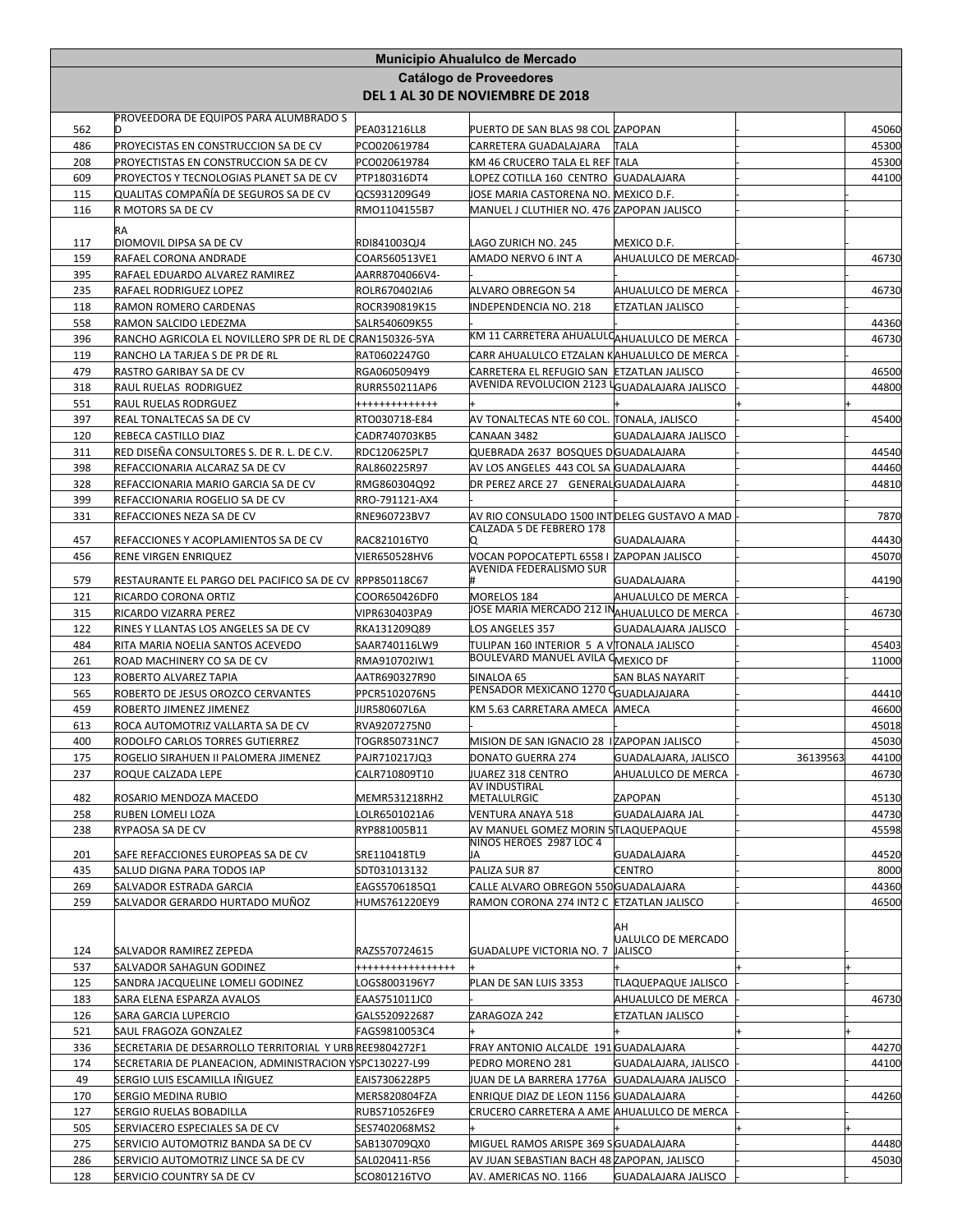|            |                                                                                                          |                                 | Municipio Ahualulco de Mercado                                   |                                       |              |                |
|------------|----------------------------------------------------------------------------------------------------------|---------------------------------|------------------------------------------------------------------|---------------------------------------|--------------|----------------|
|            |                                                                                                          |                                 | <b>Catálogo de Proveedores</b>                                   |                                       |              |                |
|            |                                                                                                          |                                 | DEL 1 AL 30 DE NOVIEMBRE DE 2018                                 |                                       |              |                |
|            | SERVICIO DE ADMINISTRACION Y ENAJENACION                                                                 |                                 |                                                                  |                                       |              |                |
| 496        | DE                                                                                                       | SAE-030617-SV8                  | AV. INSUGENTES SUR 1931 IN DE MEXICO                             |                                       |              | 1020           |
| 401        | SERVICIO EL TACOTE SA DE CV                                                                              | STA-040805-GT7                  | MINA Y DURANGO S/N                                               | <b>TECUALA, NAYARIT</b>               |              | 63440          |
| 129        | SERVICIO MICHIFAZO SA DE CV                                                                              | SMI971023AS2                    | DR. OLIVA 95                                                     | AHUALULCO DE MERCA                    |              |                |
| 453        | SERVICIO PATRYBACH SA DE CV                                                                              | SPA0302275M5                    | AV PATRIA 209 COL PRADOS ZAPOPAN JALISCO                         |                                       |              | 45030          |
| 574        | SERVICIO RIO NILO SA DE CV                                                                               | SRN9708155V5<br>SSX990909BW7    | AV. RIO NILO 3864                                                | <b>GUADALAJARA</b><br>ZAPOPAN JALISCO |              | 44860          |
| 154<br>402 | SERVICIO SIGLO XXI SA DE CV<br>SERVICIO TONALA SA DE CV                                                  | STO940706-8B5                   | CARRETERA GUADLAJARA N<br>AV. TONALA 74 COL. CENTRO ∏ONALA, JAL. |                                       |              | 46730<br>45400 |
| 494        | SERVICIOS IMAGENOLOGICOS DE OCCIDENTE SA                                                                 | SIO-961106-VA3                  | AV. LOPEZ MATEOS NORTE 1 GUADALAJARA, JALISCO                    |                                       |              | 44648          |
|            | SERVICIOS INTEGRALES DE TLAQUEPAQUE SA DE                                                                |                                 |                                                                  |                                       |              |                |
| 445        |                                                                                                          | SIT060907-111                   |                                                                  |                                       |              |                |
| 540        | SERVICIOS TECNICO AUTOMOTRICES TONALA SA<br>D                                                            | STA0501198B5                    | AV RIO NILO 2997 LOMAS DE TONALA JAL                             |                                       |              | 45418          |
| 575        | SERVICIOS TECNICOS AUTOMOTRICES TONALA SA STA0501198B5                                                   |                                 | AVENIDA RIO NILO 2997                                            | TONALA                                |              | 45418          |
| 146        | SERVICRECE & BIT SA DE CV                                                                                | S&B0503157C0                    | NIÑOES HEROES 2281 COLO AGUADALAJARA JALISCO                     |                                       |              | 44160          |
| 403        | SERVIGAS LA CRUZ SA DE CV                                                                                | SCR101006-UU5                   | AV JUAREZ 890 COL. RANCHO TONALA, JALISCO                        |                                       | 33-3792-0057 | 45410          |
| 130        | SHEILA PUBLICIDAD SA DE CV                                                                               | SPU131013DV0                    | <b>FLORENCIA 2842</b>                                            | GUADALAJARA JALISCO                   |              |                |
| 444        | SILAS ROCHA CASTILLEJA                                                                                   | ROCS740510QE6                   |                                                                  |                                       |              |                |
| 212        | SILVERIO VIDRIO GARCIA                                                                                   | VIGS590713A13                   | JPSE MARIA MERCADO 263                                           | AHUALULCO DE MERCA                    |              | 46730          |
| 622        | SIZZLING PLATTER DE MEXICO SA DE CV                                                                      | CCA1308213W7                    | INSURGENTES 2113 INTERIOR MEXICO DF                              |                                       |              | 1000           |
| 404        | SKIP EDIFICACIONES S.A. DE C.V.<br>SOCIEDAD ECOLOGICA PARA EL MANEJO DE RESID <sub>EMR-1</sub> 00802-TA7 | SED080712SJ7                    | EMILIANO ZAPATA 28 COL LA TLAQUEPAQUE JALISCO                    |                                       |              | 45590          |
| 405        |                                                                                                          |                                 | AV. DEL PILAR 3010 PINAL DE ZAPOPAN, JALISCO.                    |                                       |              | 48432          |
| 428        | SOCIEDAD ECOLOGICA PARA ELMANEJO DE RESID EMR-100802-TA7                                                 |                                 | JOSEFA ORTIZ DE                                                  |                                       |              |                |
| 178        | SOCRATES OROZCO NUÑO                                                                                     | OONS910927PL5                   | DOMINGUEZ                                                        | AHUALULCO DE MERCA                    |              | 46730          |
| 501        | SOFIA MENDOZA JIMENEZ                                                                                    | MEJS750328KL3                   | JUAN MANUEL NO.625                                               | <b>GUADALAJARA</b>                    |              | 44100          |
| 544        | SOFT & SAFE SYSTEMS SA DE CV                                                                             | ++++++++++++                    |                                                                  |                                       |              |                |
| 131        | SUNLIGTH ONLY SA DE CV                                                                                   | SON110708H76                    | CARR A ZALEA KM 3                                                | LA BARCA JAL                          |              |                |
| 323        | SUPER SERVICIO 5 MINAS SA DE CV                                                                          | SSC000222B86                    | EXTRAMUROS 201                                                   | <b>ETZATLAN JALISCO</b>               |              | 46500          |
| 406        | SUPER SERVICIO LOS CAÑAVERALES SA DE CV                                                                  | SSC070803-RKA                   | MARGEN IZQ. TALA TEUCHITL TALA, JAL.                             |                                       |              | 45300          |
| 407        | SUPERSERVICIO TALA SA DE CV                                                                              | STA-100624-FP3                  | CARRETERA A AMECA 6020 C TALA, JALISCO                           |                                       |              | 45308          |
| 332        | SYC MOTOR SA DE CV                                                                                       | SMO810623HI5                    | CALZ. LAZARO CARDENAS 19 GUADALAJARA                             |                                       |              | 44900          |
| 623        | <b>TACO POWER SA DE CV</b>                                                                               | TPO150611Q42                    |                                                                  |                                       |              | 6600           |
| 144<br>535 | TELEFONOS DE MEXICO SAB DE CV<br>TERAPIAS INTEGRALES 2017                                                | TME840315KT6<br>+++++++++++++++ | PARQUE VIA 198                                                   | MEXICO DF                             |              | 6500           |
| 408        | TERRASOLUCIONES DE IMPACTO SA DE CV                                                                      | TIM150415GG4                    | FRANCISCO ROJAS GONZALEZ GUADALAJARA                             |                                       |              | 44600          |
| 438        | TIEMPO Y TECNOLOGIA SA DE CV                                                                             | TTE990512QU0                    | AV NIÑOS HEROES 1102 COL GUADALAJARA                             |                                       |              | 44190          |
| 132        | TRACSA SAPI DE CV                                                                                        | TRA800423S25                    | PERIFERICO SUR 7800                                              | TLAQUEPAQUE JALISCO                   |              |                |
|            | TRACTO TRUCK Y AUTOPARTES EL TEPAME SA DE                                                                |                                 |                                                                  |                                       |              |                |
| 483        |                                                                                                          | TTA020716278                    | CARFRET. LIBRE A ZAPOTLAN TONALA JALISCO                         |                                       |              | 45424          |
| 476        | TRUC CONSTRUCTORES SA DE CV                                                                              | TCO061107QQ5                    | LOPEZ COTILLA 1537 A                                             | <b>GUADALAJARA JALISCO</b>            |              | 44160          |
| 452        | <b>TSKG HOLDING SA DE CV</b><br>TUBERIAS INDUSTRIALES SA DE CV                                           | THO140516TI3<br>TIN8309193D1    | AV SANTA MARGARITA 3600 IZAPOPAN JALISCO<br>LOS ANGELES 464      | GUADALAJARA JALISCO                   |              | 45136          |
| 133<br>412 | TUSKER S.A. DE C.V.                                                                                      | TUS1411283I4                    | PRIVADA SAN ENRIQUE 2 NO. CAMPO POLO CHAPALIT                    |                                       |              | 44500          |
| 409        | TUSKER SA DE CV                                                                                          | TUS141128-314                   |                                                                  |                                       |              |                |
| 474        | UNIDAD DE PATOLOGIA CLINICA E IMAGENEOLOGUPC160629TT3                                                    |                                 | AV MEXICO 2341 COL LADRO GUADALARA JALISCO                       |                                       |              | 44600          |
| 420        | UNIDAD ESPECIALIZADA CONTRA INCENDIOS BRI                                                                | UEC12022467A                    | AV MEXICO3370 ZONA B LOC GUADALAJARA JALISCO                     |                                       |              | 44670          |
| 507        | UNION DE NEGOCIOS MEXICO BRASIL SA DE RL DEHUNM1206055U1                                                 |                                 |                                                                  |                                       |              |                |
| 134        | UNION GANADERA REGIONAL DE JALISCO                                                                       | UGR6002266T9                    | HUASCATO NO. 915                                                 | TLAQUEPAQUE JALISCO                   |              |                |
| 317        | UNIVERISAD AUTONOMA DE GUADALAJARA AC                                                                    | UAG7806127I8                    | AV PATRIA 1201 LOMAS DEL ZAPOPAN JALISCO                         |                                       |              | 45129          |
| 553        | UNIVERSAL EN COMUNICACION SA DE CV                                                                       | UCO000810387                    |                                                                  |                                       |              | 44200          |
| 322        | UNIVERSIDAD AUTONOMA DE GUADALAJARA AC                                                                   | UAG780612-718                   | AVENIDA PATRIA 1201 COL. L ZAPOPAN, JALISCO                      |                                       | 33-3648-8824 | 45129          |
| 135        | UNIVERSIDAD DE GUADALAJARA                                                                               | UGU250907MH5                    | AV. JUAREZ 976                                                   | GUADALAJARA JALISCO                   |              |                |
| 136        | VARGAS REYNOSO ROSA SOLEDAD                                                                              | VARR510323G19                   | QUEVEDO Y ZUBIETA NO. 544 GUADALAJARA JALISCO                    |                                       |              |                |
| 308        | VELIA ANDRADE SALAS                                                                                      | AASV6804191U7                   | ESCOBEDO 336 COL CENTRO ETZATLAN JALISCO                         |                                       |              | 46500          |
| 137        | VERONICA CISNEROS GALVEZ                                                                                 | CIGV741214LM1                   | PASEO LOMA ANCHA NO. 602 GUADALAJARA JALISCO                     |                                       |              |                |
| 153        | VIANNEY REYNA CRUZ RAMIREZ                                                                               | CURV810804PJ3                   | AV MEXICO 3370 FRACC. MO GUADALAJARA                             |                                       |              | 44670          |
| 228        | VICENTE IBARRA OROZCO                                                                                    | IAOV-54081014-<br>VSO170503HP6  | RAMON CORONA 422 INT 1 C AHUALULCO DE MERCA                      |                                       |              | 46730          |
| 599<br>410 | VICTON SIX DE OCCIDENTE SA DE CV<br>VICTOR HUGO REYNOSO MADRIGAL                                         | REMV620308DU5                   | REFORMA 877<br>CARR TALA-EZATLAN KM 12.5 TEUCHITLAN, JALISCO     | <b>GUADALAJARA</b>                    |              | 44200<br>46760 |
| 278        | VICTOR MANUEL HERNANDEZ MARTINEZ                                                                         | HEMV880914446                   | AV ALEMANI 1652 COL. MOD GUADALAJARA, JALISCO                    |                                       |              | 44190          |
|            |                                                                                                          |                                 | HERNANDO MARTELL NO.                                             |                                       |              |                |
| 138        | VICTOR MANUEL LOPEZ CHACON                                                                               | OCV590728A76                    | 273                                                              | GUADALAJARA JALISCO                   |              |                |
| 139        | VICTOR MANUEL LOPEZ CHACON                                                                               | OCV590728A76.                   | HERNANDO MARTELL NO.<br>273                                      | GUADALAJARA JALISCO                   |              |                |
| 523        | VICTOR MANUEL LOPEZ STOUPIGNAN                                                                           | .OSV340617F28                   |                                                                  |                                       |              |                |
| 276        | VICTORIA CASTELLANOS GUTIERREZ                                                                           | CAGV670820MG7                   | VIRGEN DE LA DEFENSA 522 TLAJOMULCO DE ZUÑIGA                    |                                       |              | 45650          |
| 216        | VILLA CHAVEZ SA DE CV                                                                                    | VCA860115I66                    | VIDRIO 1742 COLONIA AMERI GUADALAJARA JALISCO                    |                                       |              | 44160          |
| 422        | <b>XIUPING LIANG</b>                                                                                     | LIXI-840420-J48                 | 16 DE SEPTIEMBRE 427 COL A GUADALAJARA, JAL                      |                                       |              | 44280          |
| 140        | YADIRA CLAUDETTE FLORES ALONSO                                                                           | FOAY790425KX4                   | RIO RHIN NO. 1373                                                | GUADALAJARA JALISCO                   |              |                |